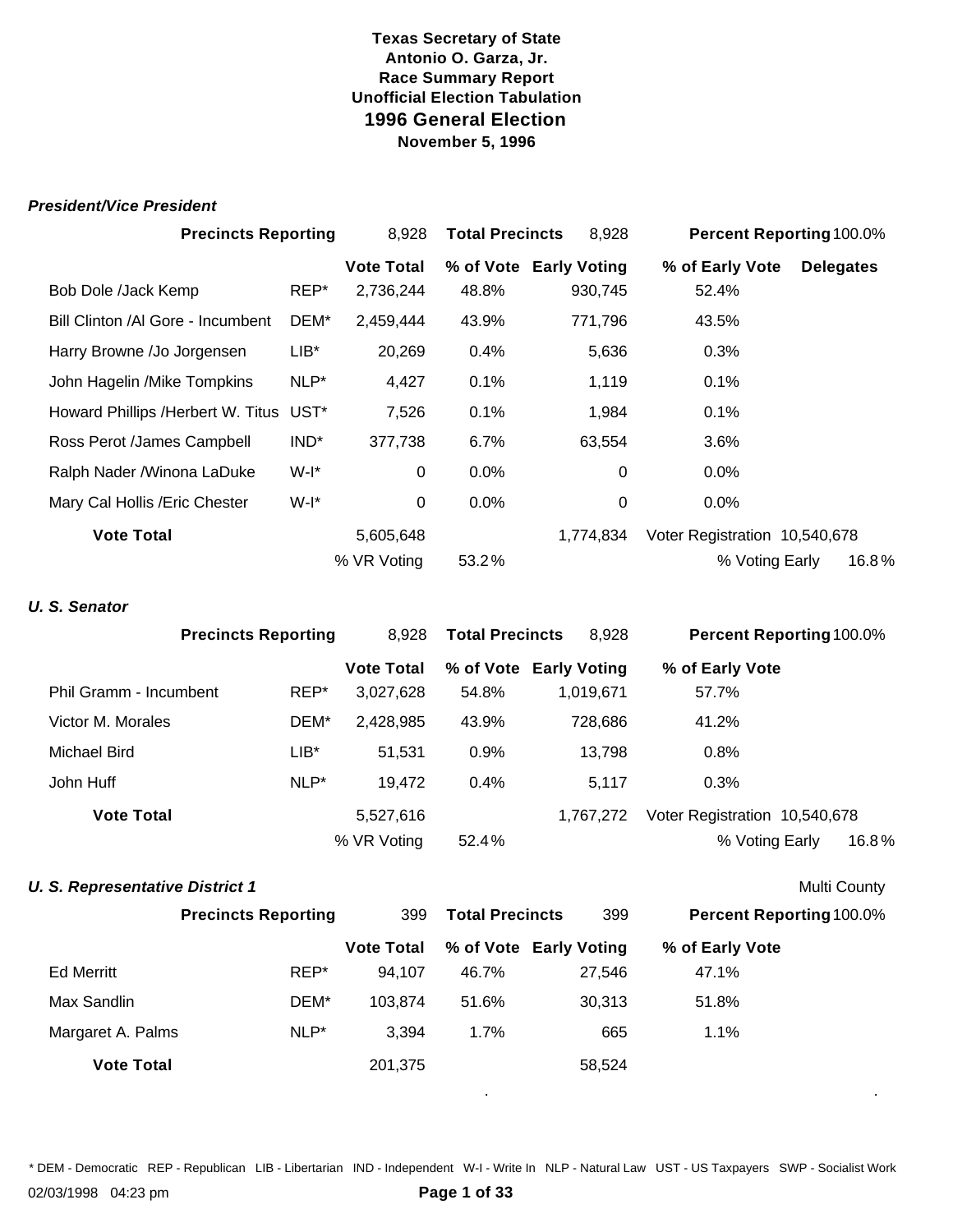| <b>U. S. Representative District 2</b> | Multi County |
|----------------------------------------|--------------|
|----------------------------------------|--------------|

|                   | <b>Precincts Reporting</b> | 370               | <b>Total Precincts</b> | 370                    | <b>Percent Reporting 100.0%</b> |  |
|-------------------|----------------------------|-------------------|------------------------|------------------------|---------------------------------|--|
|                   |                            |                   |                        |                        |                                 |  |
|                   |                            | <b>Vote Total</b> |                        | % of Vote Early Voting | % of Early Vote                 |  |
| Brian Babin       | REP*                       | 89,810            | 45.6%                  | 28,404                 | 46.5%                           |  |
| Jim Turner        | DEM*                       | 102,868           | 52.2%                  | 31,769                 | 52.0%                           |  |
| David Constant    | $LIB*$                     | 1,239             | 0.6%                   | 270                    | 0.4%                            |  |
| Gary Hardy        | NLP*                       | 594               | 0.3%                   | 124                    | 0.2%                            |  |
| Henry McCullough  | IND*                       | 2,390             | 1.2%                   | 517                    | 0.8%                            |  |
| <b>Vote Total</b> |                            | 196,901           |                        | 61,084                 |                                 |  |
|                   |                            |                   |                        |                        |                                 |  |

#### **U. S. Representative District 4** Multi County

|                           | <b>Precincts Reporting</b> | 294               | <b>Total Precincts</b> | 294                    | <b>Percent Reporting 100.0%</b> |
|---------------------------|----------------------------|-------------------|------------------------|------------------------|---------------------------------|
|                           |                            | <b>Vote Total</b> |                        | % of Vote Early Voting | % of Early Vote                 |
| Jerry Ray Hall            | REP*                       | 71.065            | 34.3%                  | 23,934                 | 34.8%                           |
| Ralph M. Hall - Incumbent | DEM*                       | 132.128           | 63.8%                  | 43,768                 | 63.6%                           |
| Steven Rothacker          | LIB*                       | 3.171             | 1.5%                   | 824                    | $1.2\%$                         |
| Enos M. Denham, Jr.       | NLP*                       | 814               | 0.4%                   | 254                    | $0.4\%$                         |
| <b>Vote Total</b>         |                            | 207.178           |                        | 68,780                 |                                 |

. .

. .

#### **U. S. Representative District 10** Single County

|                           | <b>Precincts Reporting</b> | 208               | <b>Total Precincts</b> | 208                    | <b>Percent Reporting 100.0%</b> |  |
|---------------------------|----------------------------|-------------------|------------------------|------------------------|---------------------------------|--|
|                           |                            | <b>Vote Total</b> |                        | % of Vote Early Voting | % of Early Vote                 |  |
| Teresa Doggett            | REP*                       | 97,204            | 41.4%                  | 37,754                 | 40.7%                           |  |
| Lloyd Doggett - Incumbent | DEM*                       | 132.066           | 56.2%                  | 53,129                 | 57.3%                           |  |
| Gary Johnson              | $LIB^*$                    | 3.950             | $1.7\%$                | 1,247                  | 1.3%                            |  |
| Steve Klayman             | NLP*                       | 1.771             | 0.8%                   | 544                    | 0.6%                            |  |
| <b>Vote Total</b>         |                            | 234,991           |                        | 92,674                 |                                 |  |
|                           |                            |                   |                        |                        |                                 |  |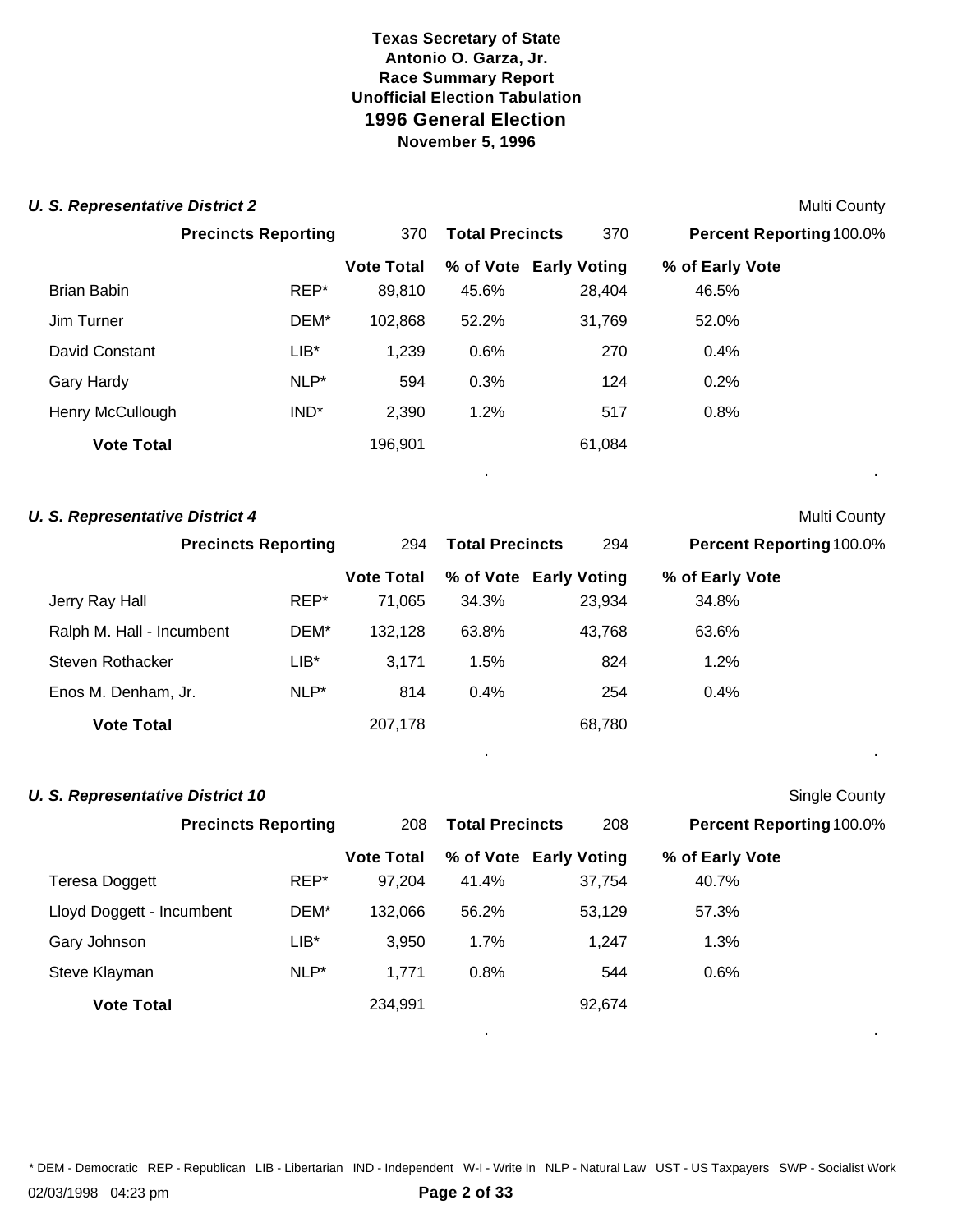| <b>U. S. Representative District 11</b> |                            |                   |                        |                        |                                 | <b>Multi County</b> |
|-----------------------------------------|----------------------------|-------------------|------------------------|------------------------|---------------------------------|---------------------|
|                                         | <b>Precincts Reporting</b> | 298               | <b>Total Precincts</b> | 298                    | Percent Reporting 100.0%        |                     |
|                                         |                            | <b>Vote Total</b> |                        | % of Vote Early Voting | % of Early Vote                 |                     |
| Jay Mathis                              | REP*                       | 74,103            | 42.4%                  | 26,688                 | 44.6%                           |                     |
| <b>Chet Edwards - Incumbent</b>         | DEM*                       | 99,328            | 56.8%                  | 32,836                 | 54.9%                           |                     |
| Ken Hardin                              | $NLP^*$                    | 1,391             | 0.8%                   | 323                    | 0.5%                            |                     |
| <b>Vote Total</b>                       |                            | 174,822           |                        | 59,847                 |                                 |                     |
| <b>U. S. Representative District 12</b> |                            |                   |                        |                        |                                 | Multi County        |
|                                         | <b>Precincts Reporting</b> | 272               | <b>Total Precincts</b> | 272                    | Percent Reporting 100.0%        |                     |
|                                         |                            | <b>Vote Total</b> |                        | % of Vote Early Voting | % of Early Vote                 |                     |
| Kay Granger                             | REP*                       | 98,349            | 57.8%                  | 31,947                 | 53.2%                           |                     |
| Hugh Parmer                             | DEM*                       | 69,859            | 41.0%                  | 27,596                 | 46.0%                           |                     |
| <b>Heather Proffer</b>                  | $NLP^*$                    | 1,996             | 1.2%                   | 470                    | 0.8%                            |                     |
| <b>Vote Total</b>                       |                            | 170,204           |                        | 60,013                 |                                 |                     |
| <b>U. S. Representative District 13</b> |                            |                   |                        |                        |                                 | Multi County        |
|                                         | <b>Precincts Reporting</b> | 461               | <b>Total Precincts</b> | 461                    | <b>Percent Reporting 100.0%</b> |                     |
|                                         |                            | <b>Vote Total</b> |                        | % of Vote Early Voting | % of Early Vote                 |                     |
| Mac Thornberry - Incumbent              | REP*                       | 115,722           | 66.9%                  | 33,294                 | 64.5%                           |                     |

| Mac Thornberry - Incumbent | REP*    | 115.722 | 66.9%   | 33.294 | 64.5% |  |
|----------------------------|---------|---------|---------|--------|-------|--|
| Samuel Brown Silverman     | DEM*    | 55.680  | 32.2%   | 17.946 | 34.8% |  |
| Don Harkey                 | $NLP^*$ | 1.462   | $0.8\%$ | 340    | 0.7%  |  |
| <b>Vote Total</b>          |         | 172.864 |         | 51,580 |       |  |

. .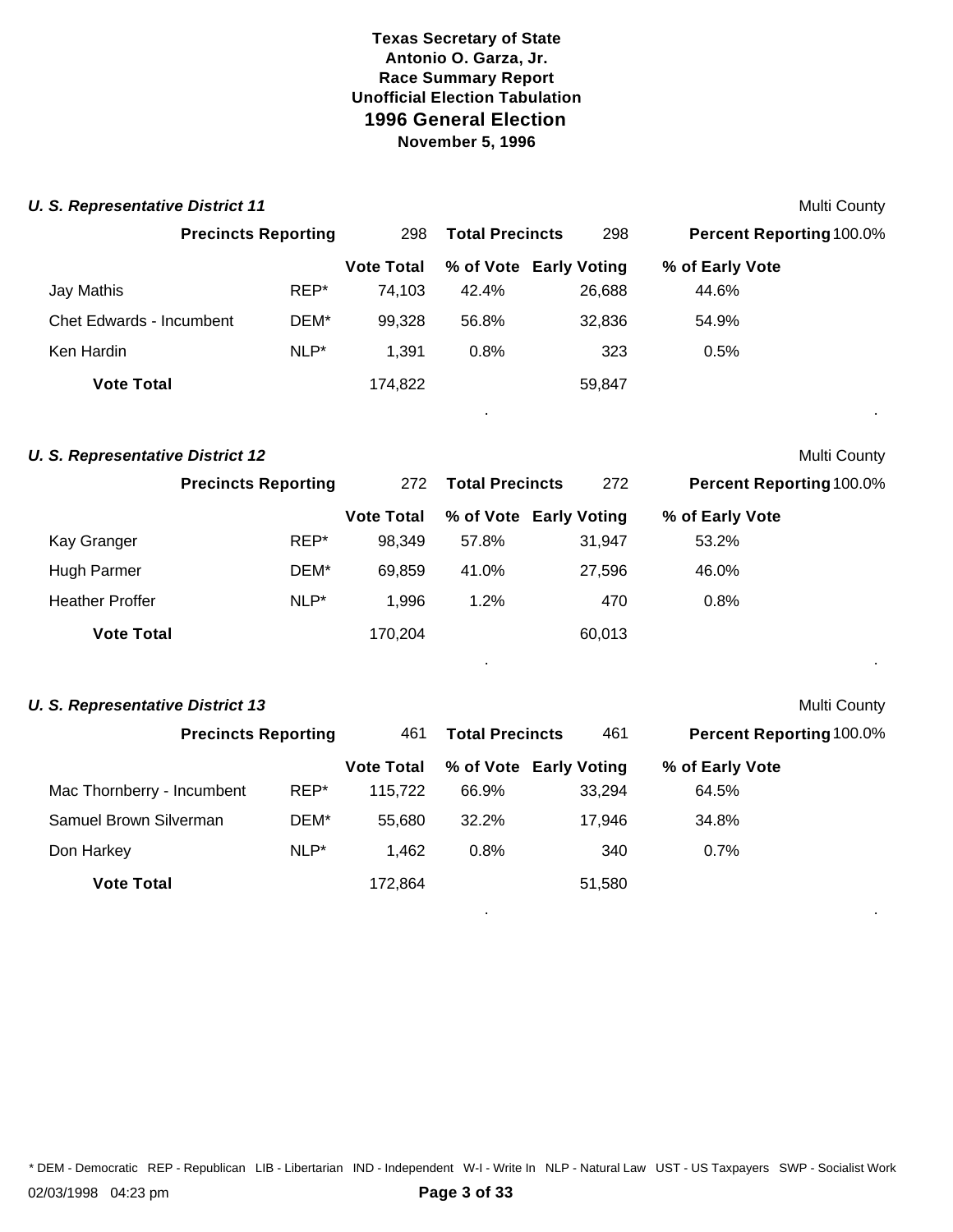| <b>U. S. Representative District 14</b> |                            |                   |                        |                        |                                 | Multi County |
|-----------------------------------------|----------------------------|-------------------|------------------------|------------------------|---------------------------------|--------------|
|                                         | <b>Precincts Reporting</b> | 400               | <b>Total Precincts</b> | 400                    | <b>Percent Reporting 100.0%</b> |              |
|                                         |                            | <b>Vote Total</b> |                        | % of Vote Early Voting | % of Early Vote                 |              |
| Ron Paul                                | REP*                       | 99,920            | 51.1%                  | 28,912                 | 54.3%                           |              |
| Charles (Lefty) Morris                  | DEM*                       | 93,226            | 47.6%                  | 23,828                 | 44.8%                           |              |
| Ed Fasanella                            | $NLP^*$                    | 2,543             | 1.3%                   | 495                    | 0.9%                            |              |
| <b>Vote Total</b>                       |                            | 195,689           |                        | 53,235                 |                                 | $\sim$       |
| <b>U. S. Representative District 15</b> |                            |                   |                        |                        |                                 | Multi County |
|                                         | <b>Precincts Reporting</b> | 257               | <b>Total Precincts</b> | 257                    | <b>Percent Reporting 100.0%</b> |              |

|                   |         | <b>Vote Total</b> |         | % of Vote Early Voting | % of Early Vote |  |
|-------------------|---------|-------------------|---------|------------------------|-----------------|--|
| Tom Haughey       | REP*    | 50.698            | 36.9%   | 16.417                 | 39.1%           |  |
| Ruben Hinojosa    | DEM*    | 85,442            | 62.1%   | 25.227                 | 60.0%           |  |
| Rob Wofford       | $NLP^*$ | 1.400             | $1.0\%$ | 378                    | 0.9%            |  |
| <b>Vote Total</b> |         | 137,540           |         | 42,022                 |                 |  |

. .

#### **U. S. Representative District 16** Single County

|                        |                            |                   |                        |                        |                                 | --- - |
|------------------------|----------------------------|-------------------|------------------------|------------------------|---------------------------------|-------|
|                        | <b>Precincts Reporting</b> | 145               | <b>Total Precincts</b> | 145                    | <b>Percent Reporting 100.0%</b> |       |
|                        |                            | <b>Vote Total</b> |                        | % of Vote Early Voting | % of Early Vote                 |       |
| Rick Ledesma           | REP*                       | 35,271            | 27.6%                  | 14,943                 | 30.8%                           |       |
| <b>Silvestre Reyes</b> | DEM*                       | 90,260            | 70.6%                  | 32.754                 | 67.4%                           |       |
| Carl Proffer           | NLP*                       | 2,253             | 1.8%                   | 882                    | 1.8%                            |       |
| <b>Vote Total</b>      |                            | 127,784           |                        | 48,579                 |                                 |       |
|                        |                            |                   |                        |                        |                                 |       |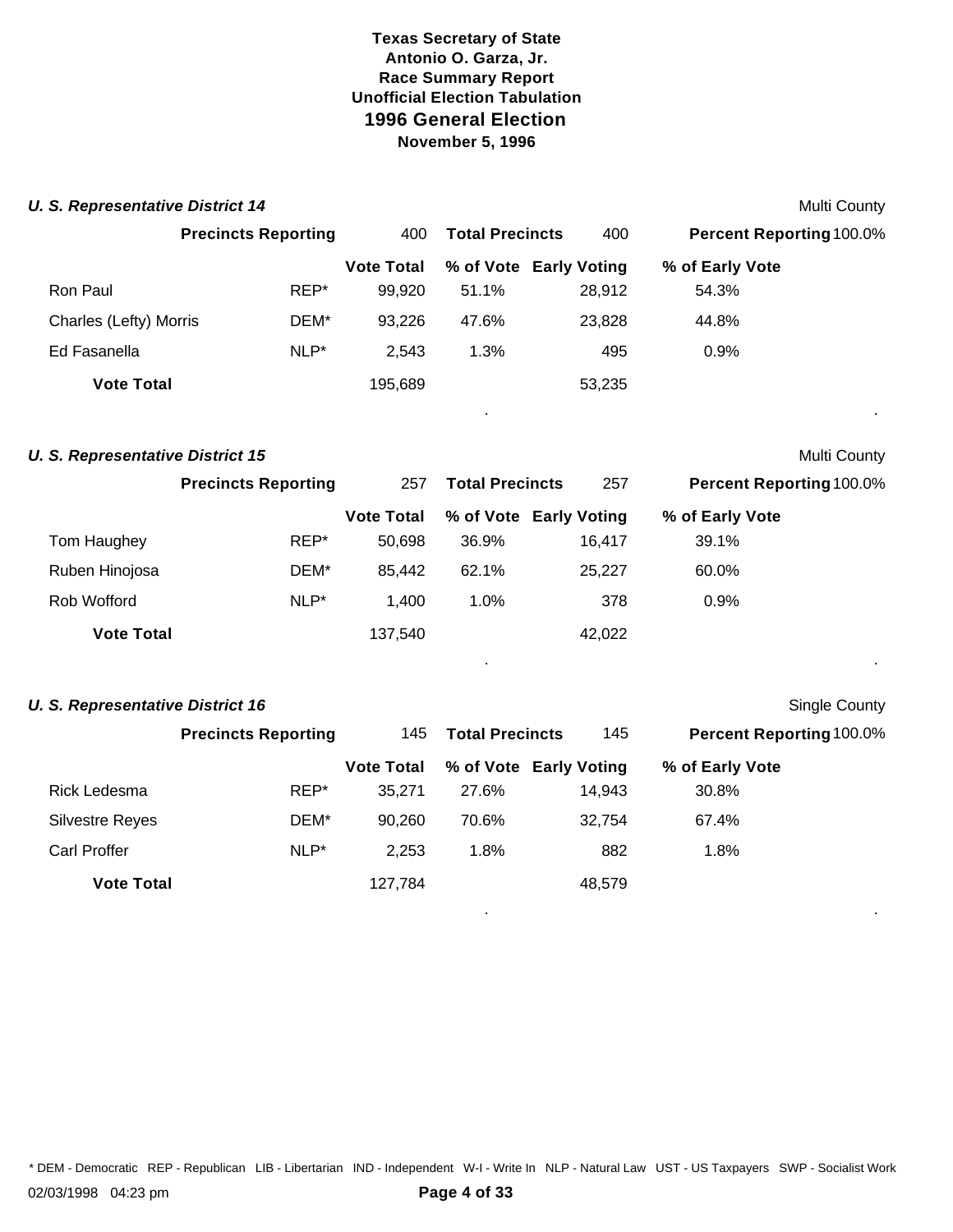| <b>U. S. Representative District 17</b> |                            |                   |                        |                        |                                 | Multi County  |
|-----------------------------------------|----------------------------|-------------------|------------------------|------------------------|---------------------------------|---------------|
|                                         | <b>Precincts Reporting</b> | 445               | <b>Total Precincts</b> | 445                    | Percent Reporting 100.0%        |               |
|                                         |                            | <b>Vote Total</b> |                        | % of Vote Early Voting | % of Early Vote                 |               |
| Rudy Izzard                             | REP*                       | 91,197            | 47.4%                  | 30,784                 | 46.3%                           |               |
| Charles W. Stenholm - Incumbent DEM*    |                            | 99,458            | 51.7%                  | 35,134                 | 52.9%                           |               |
| <b>Richard Caro</b>                     | NLP*                       | 1,886             | 1.0%                   | 500                    | 0.8%                            |               |
| <b>Vote Total</b>                       |                            | 192,541           |                        | 66,418                 |                                 |               |
| <b>U. S. Representative District 19</b> |                            |                   |                        |                        |                                 | Multi County  |
|                                         | <b>Precincts Reporting</b> | 291               | <b>Total Precincts</b> | 291                    | <b>Percent Reporting 100.0%</b> |               |
|                                         |                            | <b>Vote Total</b> |                        | % of Vote Early Voting | % of Early Vote                 |               |
| Larry Combest - Incumbent               | REP*                       | 156,845           | 80.4%                  | 57,612                 | 78.9%                           |               |
| John W. Sawyer                          | DEM*                       | 38,283            | 19.6%                  | 15,425                 | 21.1%                           |               |
| <b>Vote Total</b>                       |                            | 195,128           |                        | 73,037                 |                                 |               |
|                                         |                            |                   |                        |                        |                                 |               |
| <b>U. S. Representative District 20</b> |                            |                   |                        |                        |                                 | Single County |
|                                         | <b>Precincts Reporting</b> | 267               | <b>Total Precincts</b> | 267                    | Percent Reporting 100.0%        |               |

|                               |         | <b>Vote Total</b> |         | % of Vote Early Voting | % of Early Vote |  |
|-------------------------------|---------|-------------------|---------|------------------------|-----------------|--|
| James Walker                  | REP*    | 47,616            | 34.4%   | 21,612                 | 40.2%           |  |
| Henry B. Gonzalez - Incumbent | DEM*    | 88,190            | 63.7%   | 31,403                 | 58.4%           |  |
| Alejandro (Alex) De Pena      | $LIB^*$ | 2.156             | $1.6\%$ | 630                    | 1.2%            |  |
| Lyndon Felps                  | NLP*    | 447               | 0.3%    | 154                    | 0.3%            |  |
| <b>Vote Total</b>             |         | 138,409           |         | 53,799                 |                 |  |
|                               |         |                   |         |                        |                 |  |

. .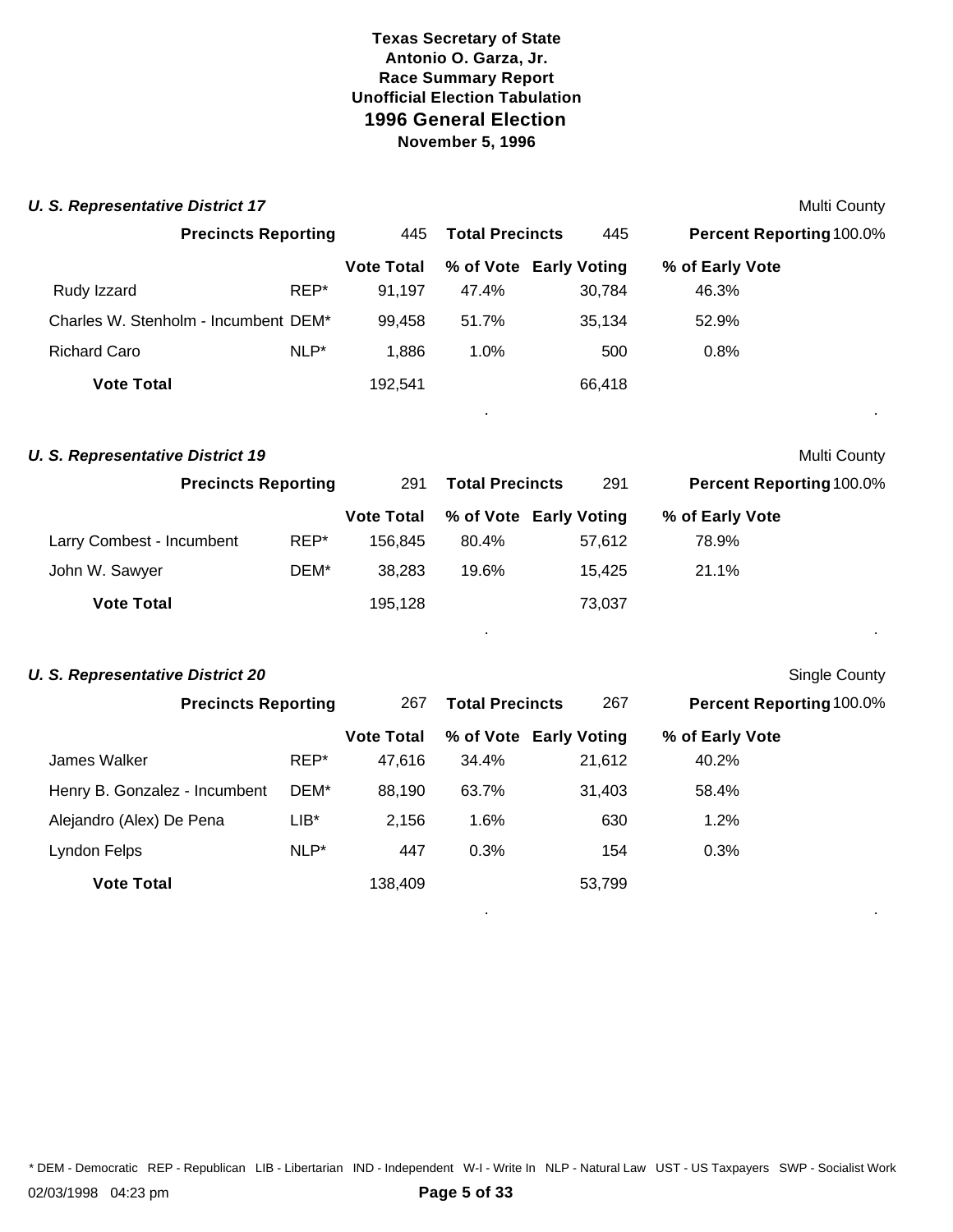| <b>U. S. Representative District 21</b> |         |                   |                        |                        |                                 | Multi County |
|-----------------------------------------|---------|-------------------|------------------------|------------------------|---------------------------------|--------------|
| <b>Precincts Reporting</b>              |         | 398               | <b>Total Precincts</b> | 398                    | <b>Percent Reporting 100.0%</b> |              |
|                                         |         | <b>Vote Total</b> |                        | % of Vote Early Voting | % of Early Vote                 |              |
| Lamar Smith - Incumbent                 | REP*    | 205,829           | 76.4%                  | 82,027                 | 76.8%                           |              |
| Gordon H. Wharton                       | DEM*    | 60,338            | 22.4%                  | 23,879                 | 22.4%                           |              |
| Randy Rutenbeck                         | $NLP^*$ | 3,138             | 1.2%                   | 840                    | 0.8%                            |              |
| <b>Vote Total</b>                       |         | 269,305           |                        | 106,746                |                                 |              |
| <b>U. S. Representative District 23</b> |         |                   |                        |                        |                                 | Multi County |
| <b>Precincts Reporting</b>              |         | 377               | <b>Total Precincts</b> | 377                    | Percent Reporting 100.0%        |              |
|                                         |         | <b>Vote Total</b> |                        | % of Vote Early Voting | % of Early Vote                 |              |
| Henry Bonilla - Incumbent               | REP*    | 101,340           | 61.9%                  | 40,960                 | 64.0%                           |              |
| Charles P. Jones                        | DEM*    | 59,549            | 36.4%                  | 22,050                 | 34.5%                           |              |
| Linda J. Caswell                        | $NLP^*$ | 2,911             | 1.8%                   | 978                    | 1.5%                            |              |
| <b>Vote Total</b>                       |         | 163,800           |                        | 63,988                 |                                 |              |
| <b>U. S. Representative District 27</b> |         |                   |                        |                        |                                 | Multi County |
| <b>Precincts Reporting</b>              |         | 211               | <b>Total Precincts</b> | 211                    | Percent Reporting 100.0%        |              |
|                                         |         | <b>Vote Total</b> |                        | % of Vote Early Voting | % of Early Vote                 |              |
| Joe Gardner                             | REP*    | 50,962            | 33.9%                  | 20,135                 | 36.9%                           |              |
| Solomon P. Ortiz - Incumbent            | DEM*    | 97,251            | 64.6%                  | 33,543                 | 61.5%                           |              |
| Kevin G. Richardson                     | $NLP^*$ | 2,283             | 1.5%                   | 864                    | 1.6%                            |              |
| <b>Vote Total</b>                       |         | 150,496           |                        | 54,542                 |                                 |              |

\* DEM - Democratic REP - Republican LIB - Libertarian IND - Independent W-I - Write In NLP - Natural Law UST - US Taxpayers SWP - Socialist Work

. .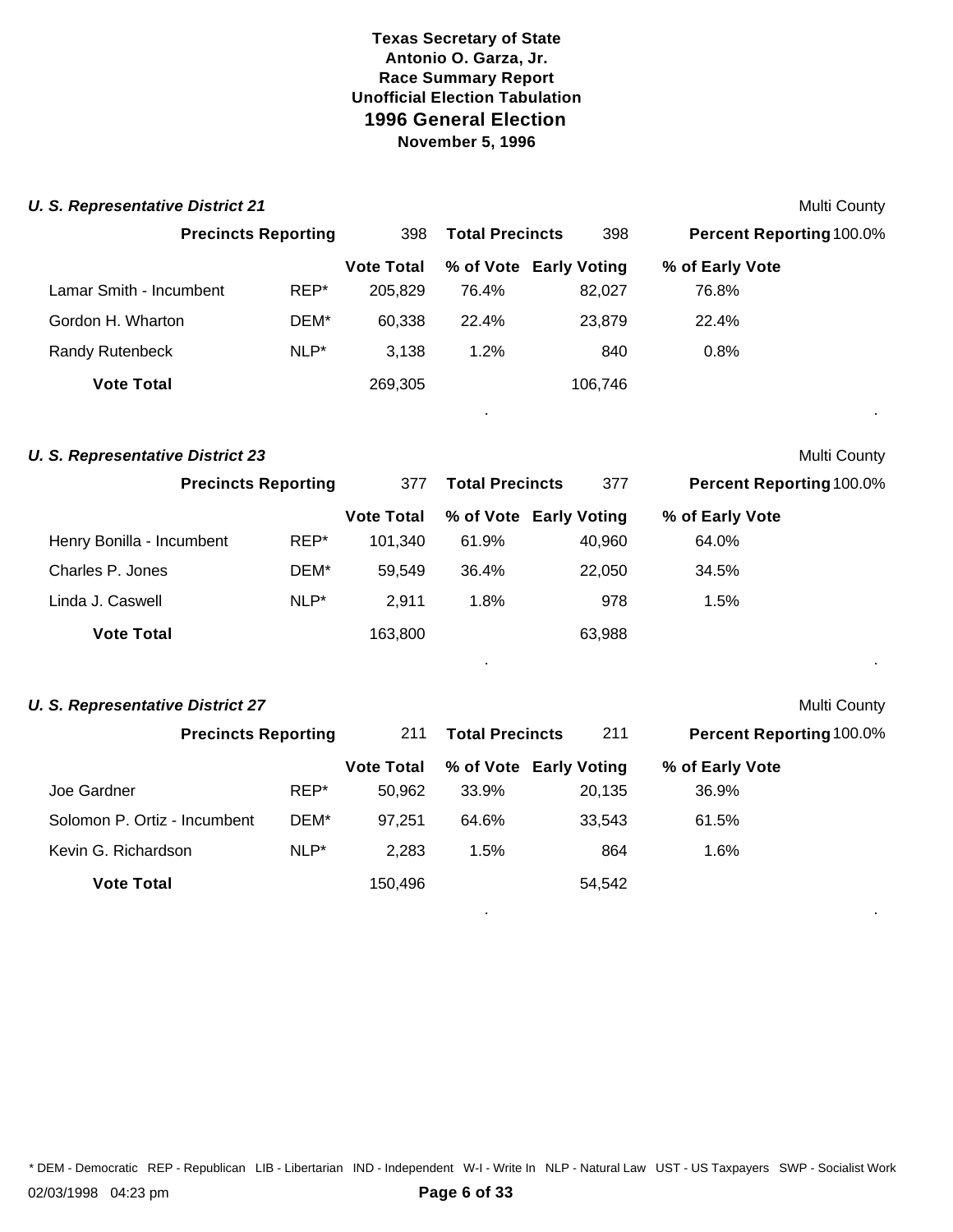#### **U. S. Representative District 28** Multi County

|                          | <b>Precincts Reporting</b> |                   | <b>Total Precincts</b> | 344                    | <b>Percent Reporting 100.0%</b> |  |
|--------------------------|----------------------------|-------------------|------------------------|------------------------|---------------------------------|--|
|                          |                            | <b>Vote Total</b> |                        | % of Vote Early Voting | % of Early Vote                 |  |
| Mark L. Cude             | REP*                       | 34.190            | 23.4%                  | 12,857                 | 27.3%                           |  |
| Frank Tejeda - Incumbent | DEM*                       | 110,136           | 75.4%                  | 33.740                 | 71.7%                           |  |
| Clifford Finley          | NLP*                       | 1.794             | 1.2%                   | 434                    | $0.9\%$                         |  |
| <b>Vote Total</b>        |                            | 146,120           |                        | 47,031                 |                                 |  |

. .

#### *Railroad Commissioner*

| <b>Precincts Reporting</b>            |      | 8.928             | <b>Total Precincts</b> | 8,928                  | <b>Percent Reporting 100.0%</b> |
|---------------------------------------|------|-------------------|------------------------|------------------------|---------------------------------|
|                                       |      | <b>Vote Total</b> |                        | % of Vote Early Voting | % of Early Vote                 |
| Carole Keeton Rylander - Incumbe REP* |      | 3,094,200         | 58.3%                  | 1,020,336              | 59.8%                           |
| <b>Hector Uribe</b>                   | DEM* | 2,072,166         | 39.0%                  | 648.810                | 38.0%                           |
| <b>Rick Draheim</b>                   | LIB* | 102.897           | 1.9%                   | 26.293                 | 1.5%                            |
| Paul Pigue                            | NLP* | 40,347            | 0.8%                   | 10.543                 | $0.6\%$                         |
| <b>Vote Total</b>                     |      | 5,309,610         |                        | 1.705.982              | Voter Registration 10,540,678   |
|                                       |      | % VR Voting       | 50.4%                  |                        | % Voting Early<br>16.2%         |

#### *Chief Justice, Supreme Court*

|                          | <b>Precincts Reporting</b> |                   | <b>Total Precincts</b> | 8,928                  | <b>Percent Reporting 100.0%</b> |  |
|--------------------------|----------------------------|-------------------|------------------------|------------------------|---------------------------------|--|
|                          |                            | <b>Vote Total</b> |                        | % of Vote Early Voting | % of Early Vote                 |  |
| Tom Phillips - Incumbent | REP*                       | 2,954,780         | 56.3%                  | 974.625                | 57.8%                           |  |
| Andrew Jackson Kupper    | DEM*                       | 2,128,139         | 40.6%                  | 671.021                | 39.8%                           |  |
| David Parker             | $LIB*$                     | 162,427           | 3.1%                   | 41,768                 | 2.5%                            |  |
| <b>Vote Total</b>        |                            | 5,245,346         |                        | 1.687.414              | Voter Registration 10,540,678   |  |
|                          |                            | % VR Voting       | 49.8%                  |                        | % Voting Early<br>16. %         |  |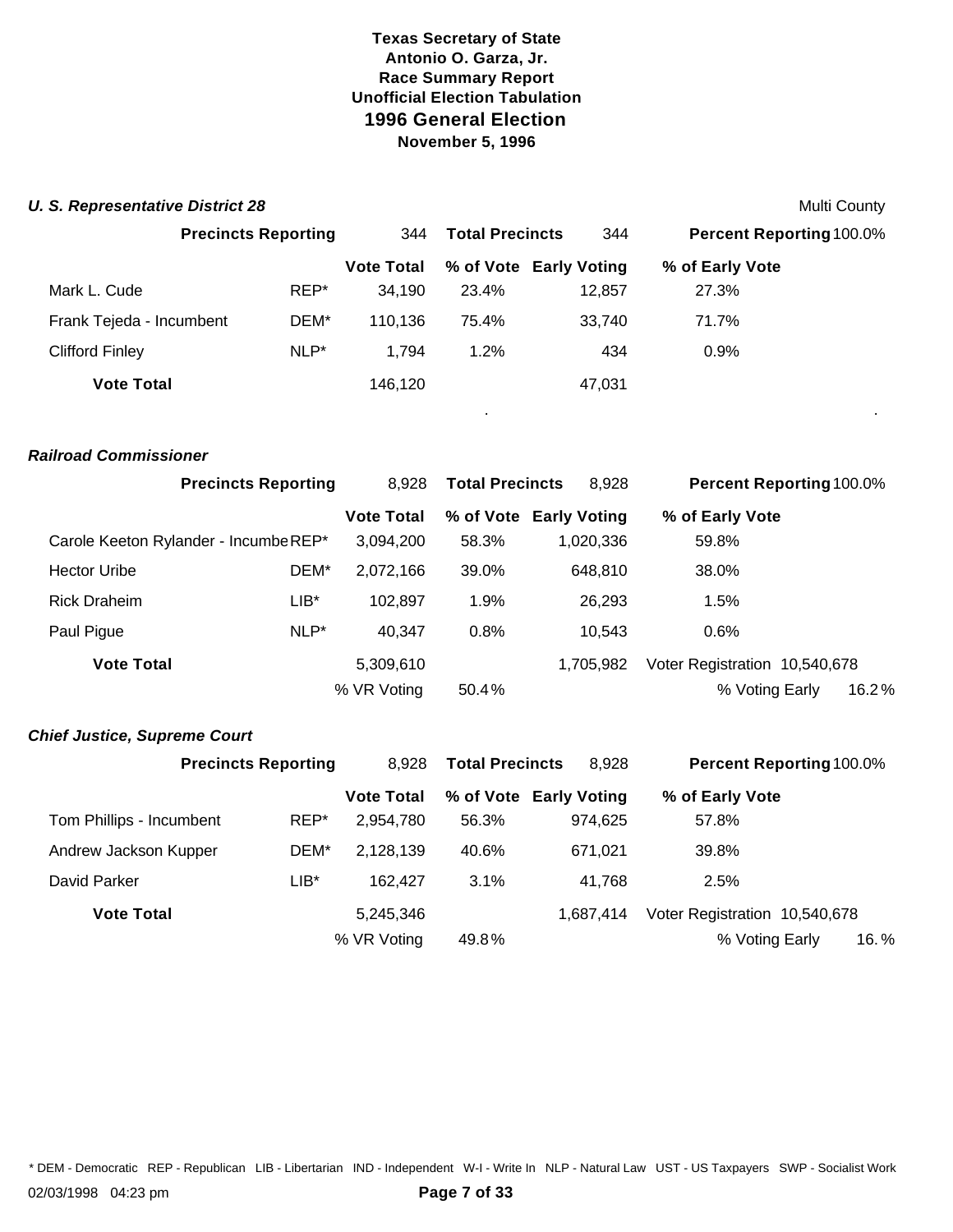| <b>Precincts Reporting</b>                       |                            | 8,928             | <b>Total Precincts</b> | 8,928                  | <b>Percent Reporting 100.0%</b> |       |
|--------------------------------------------------|----------------------------|-------------------|------------------------|------------------------|---------------------------------|-------|
|                                                  |                            | <b>Vote Total</b> |                        | % of Vote Early Voting | % of Early Vote                 |       |
| John Cornyn - Incumbent                          | REP*                       | 2,686,195         | 52.0%                  | 906,961                | 54.7%                           |       |
| Patrice Barron                                   | DEM*                       | 2,350,899         | 45.5%                  | 718,327                | 43.3%                           |       |
| <b>Thomas Stults</b>                             | $LIB*$                     | 129,180           | 2.5%                   | 32,393                 | 2.0%                            |       |
| <b>Vote Total</b>                                |                            | 5,166,274         |                        | 1,657,681              | Voter Registration 10,540,678   |       |
|                                                  |                            | % VR Voting       | 49.%                   |                        | % Voting Early                  | 15.7% |
| Justice, Supreme Court, Place 2                  |                            |                   |                        |                        |                                 |       |
|                                                  | <b>Precincts Reporting</b> | 8,928             | <b>Total Precincts</b> | 8,928                  | <b>Percent Reporting 100.0%</b> |       |
|                                                  |                            | <b>Vote Total</b> |                        | % of Vote Early Voting | % of Early Vote                 |       |
| James A. Baker - Incumbent                       | REP*                       | 2,783,186         | 53.7%                  | 932,273                | 55.8%                           |       |
| Gene Kelly                                       | DEM*                       | 2,212,172         | 42.7%                  | 689,093                | 41.3%                           |       |
| Eileen Flume                                     | $LIB*$                     | 189,159           | 3.6%                   | 48,598                 | 2.9%                            |       |
| <b>Vote Total</b>                                |                            | 5,184,517         |                        | 1,669,964              | Voter Registration 10,540,678   |       |
|                                                  |                            | % VR Voting       | 49.2%                  |                        | % Voting Early                  | 15.8% |
| Justice, Supreme Court, Place 3 - Unexpired Term |                            |                   |                        |                        |                                 |       |
|                                                  | <b>Precincts Reporting</b> | 8,928             | <b>Total Precincts</b> | 8,928                  | <b>Percent Reporting 100.0%</b> |       |
|                                                  |                            | <b>Vote Total</b> |                        | % of Vote Early Voting | % of Early Vote                 |       |
| Greg Abbott - Incumbent                          | REP*                       | 3,201,930         | 84.0%                  | 1,057,199              | 86.8%                           |       |
| John B. Hawley                                   | $LIB*$                     | 611,656           | 16.0%                  | 160,510                | 13.2%                           |       |
| <b>Vote Total</b>                                |                            | 3,813,586         |                        | 1,217,709              | Voter Registration 10,540,678   |       |
|                                                  |                            | % VR Voting       | 36.2%                  |                        | % Voting Early                  | 11.6% |

#### *Judge, Court of Criminal Appeals Place 1*

|                    | <b>Precincts Reporting</b> | 8.928             | <b>Total Precincts</b> | 8.928                  | <b>Percent Reporting 100.0%</b> |
|--------------------|----------------------------|-------------------|------------------------|------------------------|---------------------------------|
|                    |                            | <b>Vote Total</b> |                        | % of Vote Early Voting | % of Early Vote                 |
| Sue Holland        | REP*                       | 2.847.851         | 55.4%                  | 949.383                | 57.1%                           |
| <b>Bob Perkins</b> | DEM*                       | 2,289,028         | 44.6%                  | 712.068                | 42.9%                           |
| <b>Vote Total</b>  |                            | 5,136,879         |                        | 1.661.451              | Voter Registration 10,540,678   |
|                    |                            | % VR Voting       | 48.7%                  |                        | % Voting Early<br>15.8%         |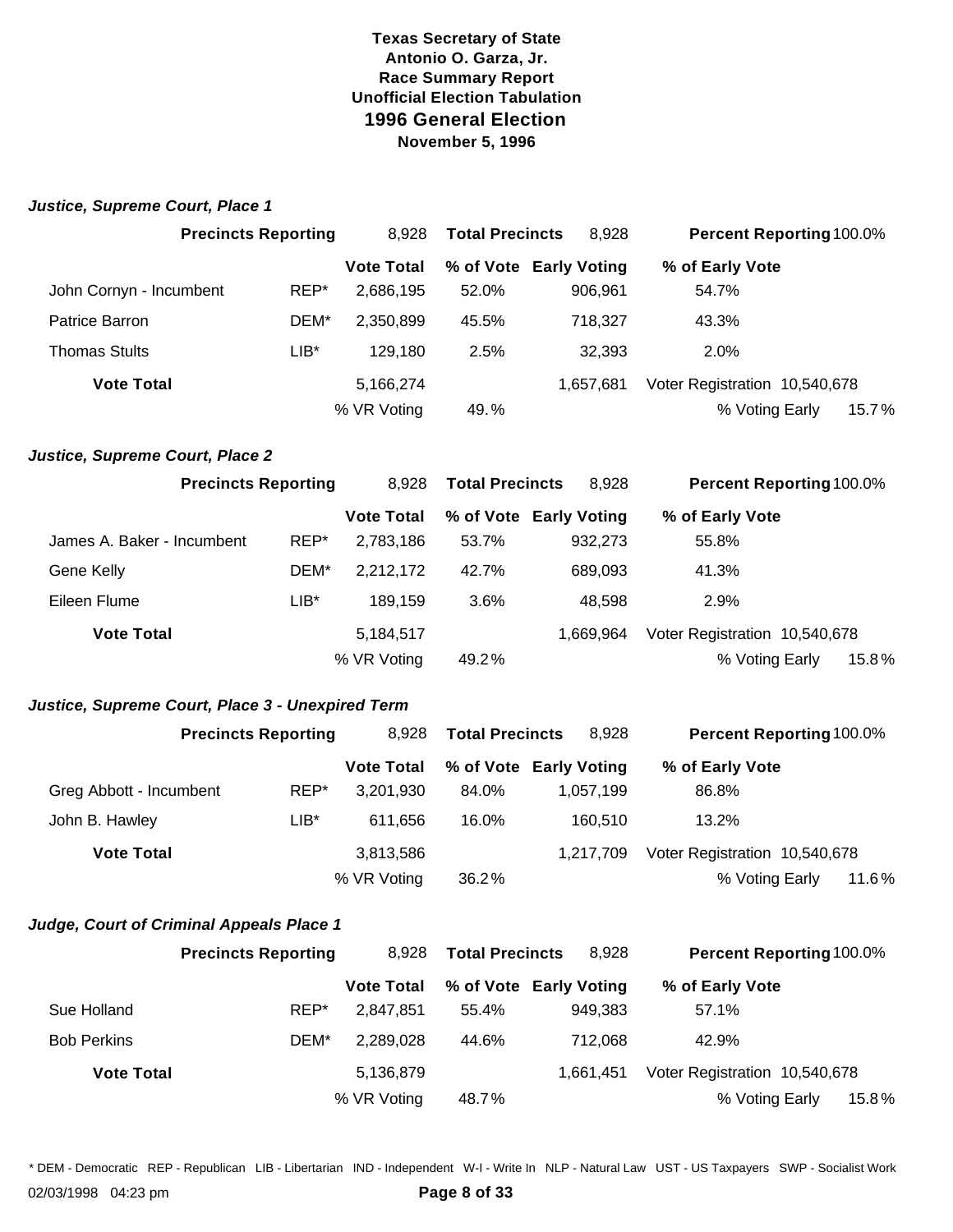| Judge, Court of Criminal Appeals Place 2            |      |                                |                        |                                   |                               |              |
|-----------------------------------------------------|------|--------------------------------|------------------------|-----------------------------------|-------------------------------|--------------|
| <b>Precincts Reporting</b>                          |      | 8,928                          | <b>Total Precincts</b> | 8,928                             | Percent Reporting 100.0%      |              |
|                                                     |      | <b>Vote Total</b>              |                        | % of Vote Early Voting            | % of Early Vote               |              |
| Paul Womack                                         | REP* | 2,721,166                      | 53.5%                  | 914,537                           | 55.5%                         |              |
| <b>Charles Holcomb</b>                              | DEM* | 2,367,913                      | 46.5%                  | 732,245                           | 44.5%                         |              |
| <b>Vote Total</b>                                   |      | 5,089,079                      |                        | 1,646,782                         | Voter Registration 10,540,678 |              |
|                                                     |      | % VR Voting                    | 48.3%                  |                                   | % Voting Early                | 15.6%        |
| Judge, Court of Criminal Appeals Place 3            |      |                                |                        |                                   |                               |              |
| <b>Precincts Reporting</b>                          |      | 8,928                          | <b>Total Precincts</b> | 8,928                             | Percent Reporting 100.0%      |              |
| <b>Tom Price</b>                                    | REP* | <b>Vote Total</b><br>2,745,346 | 53.8%                  | % of Vote Early Voting<br>923,626 | % of Early Vote<br>55.7%      |              |
| Frank Maloney - Incumbent                           | DEM* | 2,357,534                      | 46.2%                  | 733,648                           | 44.3%                         |              |
| <b>Vote Total</b>                                   |      | 5,102,880                      |                        | 1,657,274                         | Voter Registration 10,540,678 |              |
|                                                     |      | % VR Voting                    | 48.4%                  |                                   | % Voting Early                | 15.7%        |
| <b>Member, State Board of Education, District 3</b> |      |                                |                        |                                   |                               | Multi County |
| <b>Precincts Reporting</b>                          |      | 539                            | <b>Total Precincts</b> | 539                               | Percent Reporting 100.0%      |              |
|                                                     |      | <b>Vote Total</b>              |                        | % of Vote Early Voting            | % of Early Vote               |              |
| Jose Garcia De Lara - Incumbent REP*                |      | 68,634                         | 26.5%                  | 28,000                            | 30.5%                         |              |
| Joe J. Bernal                                       | DEM* | 172,504                        | 66.6%                  | 57,739                            | 62.8%                         |              |
| <b>Sharon Miller</b>                                | NLP* | 17,967                         | 6.9%                   | 6,162                             | 6.7%                          |              |
| <b>Vote Total</b>                                   |      | 259,105                        |                        | 91,901                            |                               |              |
| <b>Member, State Board of Education, District 4</b> |      |                                |                        |                                   |                               | Multi County |
| <b>Precincts Reporting</b>                          |      | 531                            | <b>Total Precincts</b> | 531                               | Percent Reporting 100.0%      |              |
|                                                     |      | <b>Vote Total</b>              |                        | % of Vote Early Voting            | % of Early Vote               |              |
| Earl J. Ehlers                                      | REP* | 50,004                         | 20.7%                  | 10,545                            | 28.7%                         |              |
| Alma A. Allen - Incumbent                           | DEM* | 191,294                        | 79.3%                  | 26,190                            | 71.3%                         |              |
| <b>Vote Total</b>                                   |      | 241,298                        |                        | 36,735                            |                               |              |

\* DEM - Democratic REP - Republican LIB - Libertarian IND - Independent W-I - Write In NLP - Natural Law UST - US Taxpayers SWP - Socialist Work

. .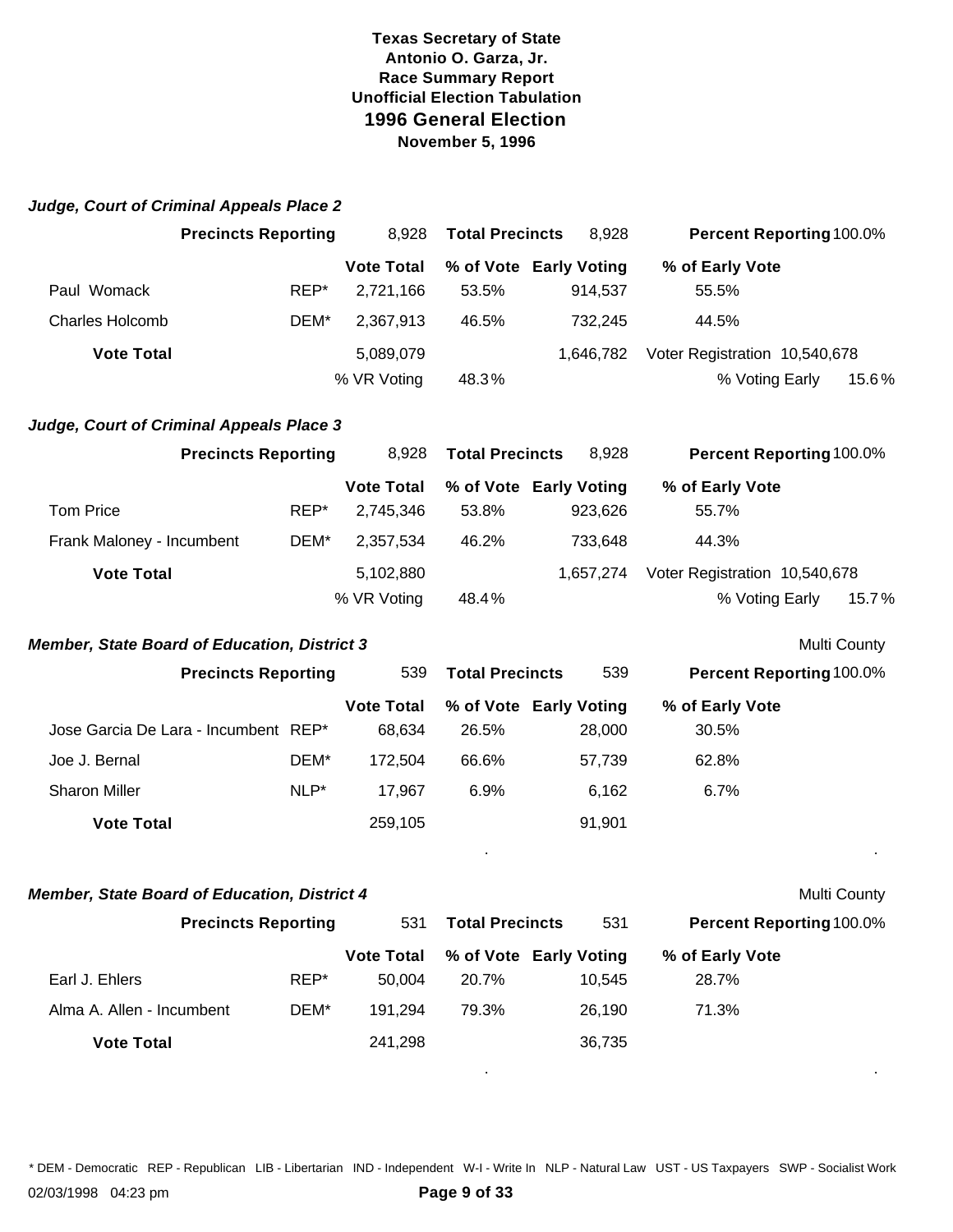| <b>Member, State Board of Education, District 5</b>  |                            |                              |                        |                                   |                                 | Multi County |
|------------------------------------------------------|----------------------------|------------------------------|------------------------|-----------------------------------|---------------------------------|--------------|
|                                                      | <b>Precincts Reporting</b> | 762                          | <b>Total Precincts</b> | 762                               | <b>Percent Reporting 100.0%</b> |              |
| Bob Offutt - Incumbent                               | REP*                       | <b>Vote Total</b><br>245,143 | 58.5%                  | % of Vote Early Voting<br>103,287 | % of Early Vote<br>61.5%        |              |
| <b>Nettie Ruth Bratton</b>                           | DEM*                       | 173,681                      | 41.5%                  | 64,746                            | 38.5%                           |              |
| <b>Vote Total</b>                                    |                            | 418,824                      |                        | 168,033                           |                                 |              |
| <b>Member, State Board of Education, District 6</b>  |                            |                              |                        |                                   |                                 | Multi County |
|                                                      | <b>Precincts Reporting</b> | 461                          | <b>Total Precincts</b> | 461                               | <b>Percent Reporting 100.0%</b> |              |
| Jack Christie - Incumbent                            | REP*                       | <b>Vote Total</b><br>283,131 | 86.2%                  | % of Vote Early Voting<br>65,822  | % of Early Vote<br>91.3%        |              |
| Angela Patton                                        | NLP*                       | 45,347                       | 13.8%                  | 6,293                             | 8.7%                            |              |
| <b>Vote Total</b>                                    |                            | 328,478                      |                        | 72,115                            |                                 |              |
| <b>Member, State Board of Education, District 7</b>  |                            |                              |                        |                                   |                                 | Multi County |
|                                                      | <b>Precincts Reporting</b> | 453                          | <b>Total Precincts</b> | 453                               | <b>Percent Reporting 100.0%</b> |              |
| David Bradley                                        | REP*                       | <b>Vote Total</b><br>184,939 | 54.4%                  | % of Vote Early Voting<br>58,940  | % of Early Vote<br>54.4%        |              |
| Rema Lou Brown                                       | DEM*                       | 155,328                      | 45.6%                  | 49,375                            | 45.6%                           |              |
| <b>Vote Total</b>                                    |                            | 340,267                      |                        | 108,315                           |                                 |              |
| <b>Member, State Board of Education, District 10</b> |                            |                              |                        |                                   |                                 | Multi County |
|                                                      | <b>Precincts Reporting</b> | 627                          | <b>Total Precincts</b> | 627                               | <b>Percent Reporting 100.0%</b> |              |
| <b>Charlie Weaver</b>                                | REP*                       | <b>Vote Total</b><br>204,225 | 45.4%                  | % of Vote Early Voting<br>70,302  | % of Early Vote<br>45.5%        |              |
| Will Davis - Incumbent                               | DEM*                       | 221,877                      | 49.3%                  | 77,590                            | 50.3%                           |              |
| Catherine L. Randolph                                | NLP*                       | 23,747                       | 5.3%                   | 6,462                             | 4.2%                            |              |
| <b>Vote Total</b>                                    |                            | 449,849                      |                        | 154,354                           |                                 |              |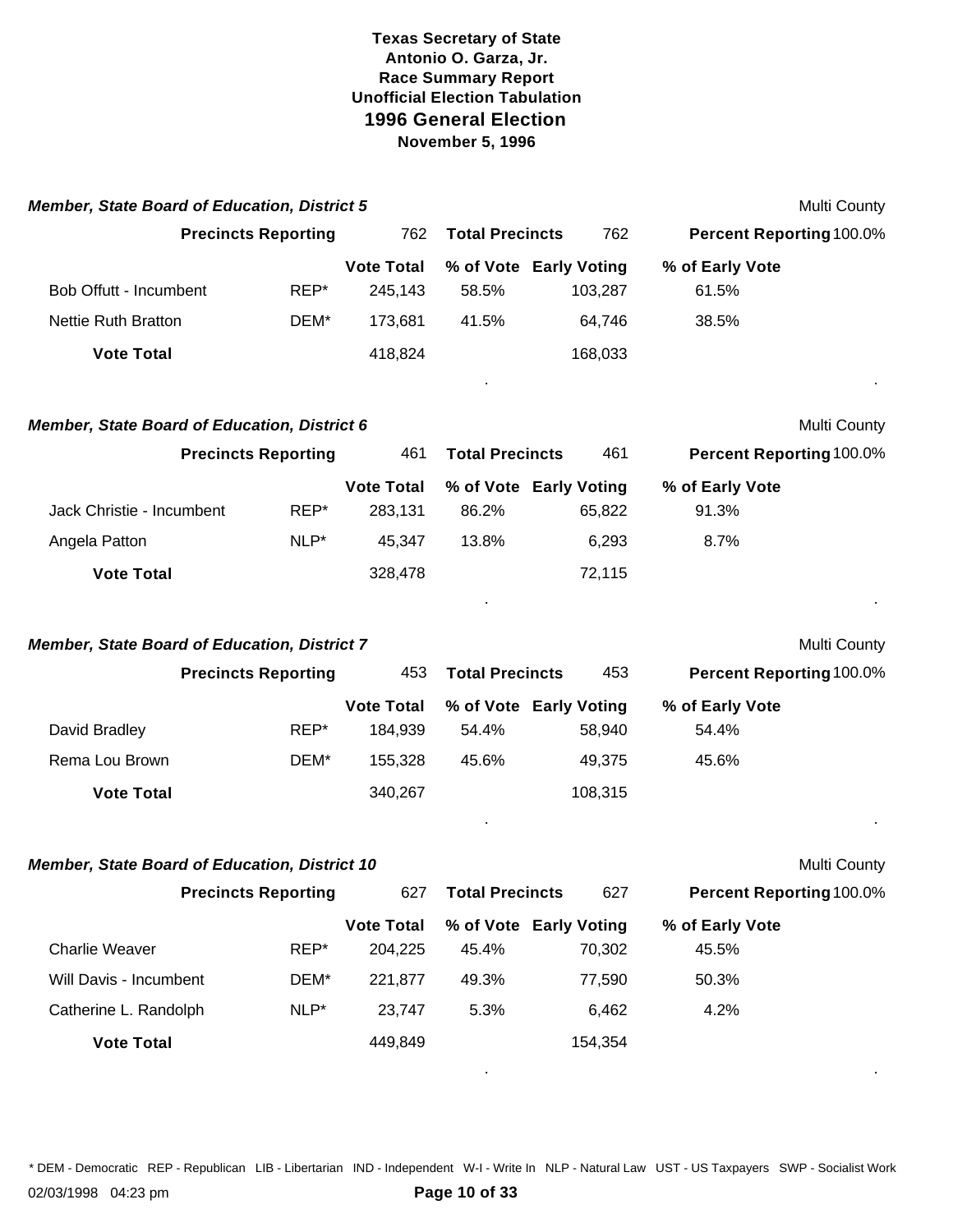| <b>Member, State Board of Education, District 11</b> |                            |                              |                        |                                  |                                 | Multi County |
|------------------------------------------------------|----------------------------|------------------------------|------------------------|----------------------------------|---------------------------------|--------------|
|                                                      | <b>Precincts Reporting</b> | 474                          | <b>Total Precincts</b> | 474                              | <b>Percent Reporting 100.0%</b> |              |
| Richard Neill                                        | REP*                       | <b>Vote Total</b><br>264,380 | 63.1%                  | % of Vote Early Voting<br>96,492 | % of Early Vote<br>62.6%        |              |
| Robert M. Platt                                      | DEM*                       | 154,864                      | 36.9%                  | 57,596                           | 37.4%                           |              |
| <b>Vote Total</b>                                    |                            | 419,244                      |                        | 154,088                          |                                 |              |
| <b>Member, State Board of Education, District 12</b> |                            |                              |                        |                                  |                                 | Multi County |
|                                                      | <b>Precincts Reporting</b> | 561                          | <b>Total Precincts</b> | 561                              | <b>Percent Reporting 100.0%</b> |              |
| Geraldine 'Tincy' Miller - Incumben REP*             |                            | <b>Vote Total</b><br>271,749 | 63.8%                  | % of Vote Early Voting<br>96,215 | % of Early Vote<br>66.4%        |              |
| Barbara V. Montgomery                                | DEM*                       | 140,477                      | 33.0%                  | 45,613                           | 31.5%                           |              |
| <b>Brady Byrum</b>                                   | $LIB*$                     | 13,426                       | 3.2%                   | 3,121                            | 2.2%                            |              |
| <b>Vote Total</b>                                    |                            | 425,652                      |                        | 144,949                          |                                 |              |
|                                                      |                            |                              |                        |                                  |                                 |              |
| <b>State Senator, District 2</b>                     |                            |                              |                        |                                  |                                 | Multi County |
|                                                      | <b>Precincts Reporting</b> | 368                          | <b>Total Precincts</b> | 368                              | <b>Percent Reporting 100.0%</b> |              |
|                                                      |                            | <b>Vote Total</b>            |                        | % of Vote Early Voting           | % of Early Vote                 |              |
| <b>Bob Reese</b>                                     | REP*                       | 75,704                       | 47.8%                  | 22,129                           | 47.8%                           |              |
| David Cain - Incumbent                               | DEM*                       | 82,580                       | 52.2%                  | 24,206                           | 52.2%                           |              |
| <b>Vote Total</b>                                    |                            | 158,284                      |                        | 46,335                           |                                 |              |
| <b>State Senator, District 3</b>                     |                            |                              |                        |                                  |                                 | Multi County |
|                                                      | <b>Precincts Reporting</b> | 359                          | <b>Total Precincts</b> | 359                              | Percent Reporting 100.0%        |              |
|                                                      |                            | <b>Vote Total</b>            |                        | % of Vote Early Voting           | % of Early Vote                 |              |
| Drew Nixon - Incumbent                               | REP*                       | 104,197                      | 50.2%                  | 33,595                           | 51.2%                           |              |
| Jerry K. Johnson                                     | DEM*                       | 103,560                      | 49.8%                  | 32,016                           | 48.8%                           |              |
| <b>Vote Total</b>                                    |                            | 207,757                      |                        | 65,611                           |                                 |              |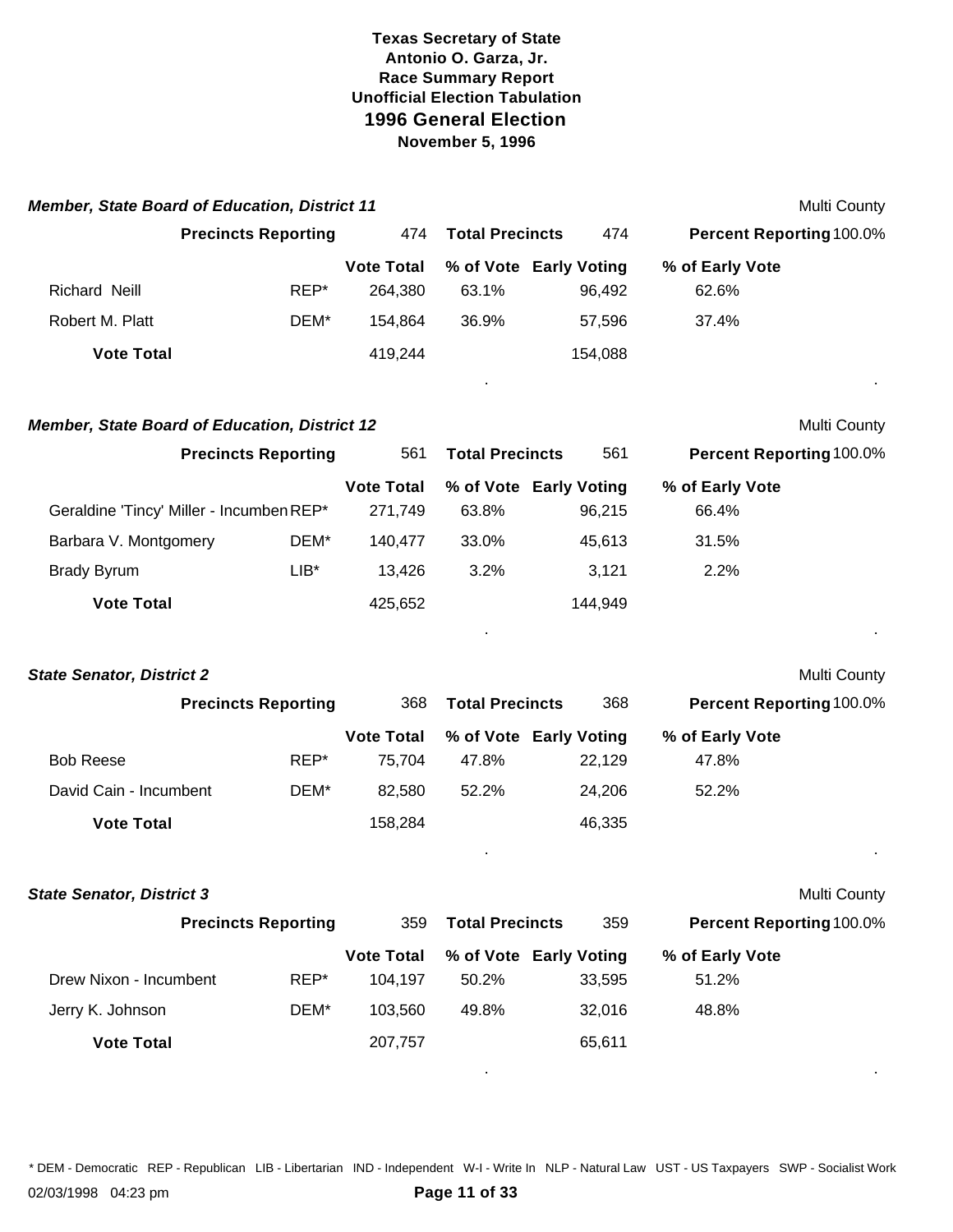| <b>State Senator, District 8</b>  |        |                              |                                 |        |                          | Multi County         |
|-----------------------------------|--------|------------------------------|---------------------------------|--------|--------------------------|----------------------|
| <b>Precincts Reporting</b>        |        | 282                          | <b>Total Precincts</b>          | 282    | Percent Reporting 100.0% |                      |
| Florence Shapiro - Incumbent      | REP*   | <b>Vote Total</b><br>189,985 | % of Vote Early Voting<br>89.8% | 70,749 | % of Early Vote<br>91.6% |                      |
| Randal Morgan                     | $LIB*$ | 21,674                       | 10.2%                           | 6,447  | 8.4%                     |                      |
| <b>Vote Total</b>                 |        | 211,659                      |                                 | 77,196 |                          |                      |
| <b>State Senator, District 14</b> |        |                              |                                 |        |                          | <b>Multi County</b>  |
| <b>Precincts Reporting</b>        |        | 207                          | <b>Total Precincts</b>          | 207    | Percent Reporting 100.0% |                      |
| Gonzalo Barrientos - Incumbent    | DEM*   | <b>Vote Total</b><br>157,187 | % of Vote Early Voting<br>84.9% | 61,315 | % of Early Vote<br>85.8% |                      |
| Sandra L. BonSell                 | NLP*   | 28,011                       | 15.1%                           | 10,120 | 14.2%                    |                      |
| <b>Vote Total</b>                 |        | 185,198                      |                                 | 71,435 |                          |                      |
| <b>State Senator, District 15</b> |        |                              |                                 |        |                          | <b>Single County</b> |
| <b>Precincts Reporting</b>        |        | 293                          | <b>Total Precincts</b>          | 293    | Percent Reporting 100.0% |                      |
|                                   |        | <b>Vote Total</b>            | % of Vote Early Voting          |        | % of Early Vote          |                      |
| Tom Kelly                         | REP*   | 49,616                       | 37.9%                           | 9,726  | 45.5%                    |                      |
| John Whitmire - Incumbent         | DEM*   | 81,127                       | 62.1%                           | 11,665 | 54.5%                    |                      |
| <b>Vote Total</b>                 |        | 130,743                      |                                 | 21,391 |                          |                      |
| <b>State Senator, District 21</b> |        |                              |                                 |        |                          | <b>Multi County</b>  |
| <b>Precincts Reporting</b>        |        | 325                          | <b>Total Precincts</b>          | 325    | Percent Reporting 100.0% |                      |
|                                   |        | <b>Vote Total</b>            | % of Vote Early Voting          |        | % of Early Vote          |                      |
| James C. Whitworth                | REP*   | 46,622                       | 33.8%                           | 17,610 | 38.8%                    |                      |
| Judith Zaffirini - Incumbent      | DEM*   | 91,485                       | 66.2%                           | 27,790 | 61.2%                    |                      |
| <b>Vote Total</b>                 |        | 138,107                      |                                 | 45,400 |                          |                      |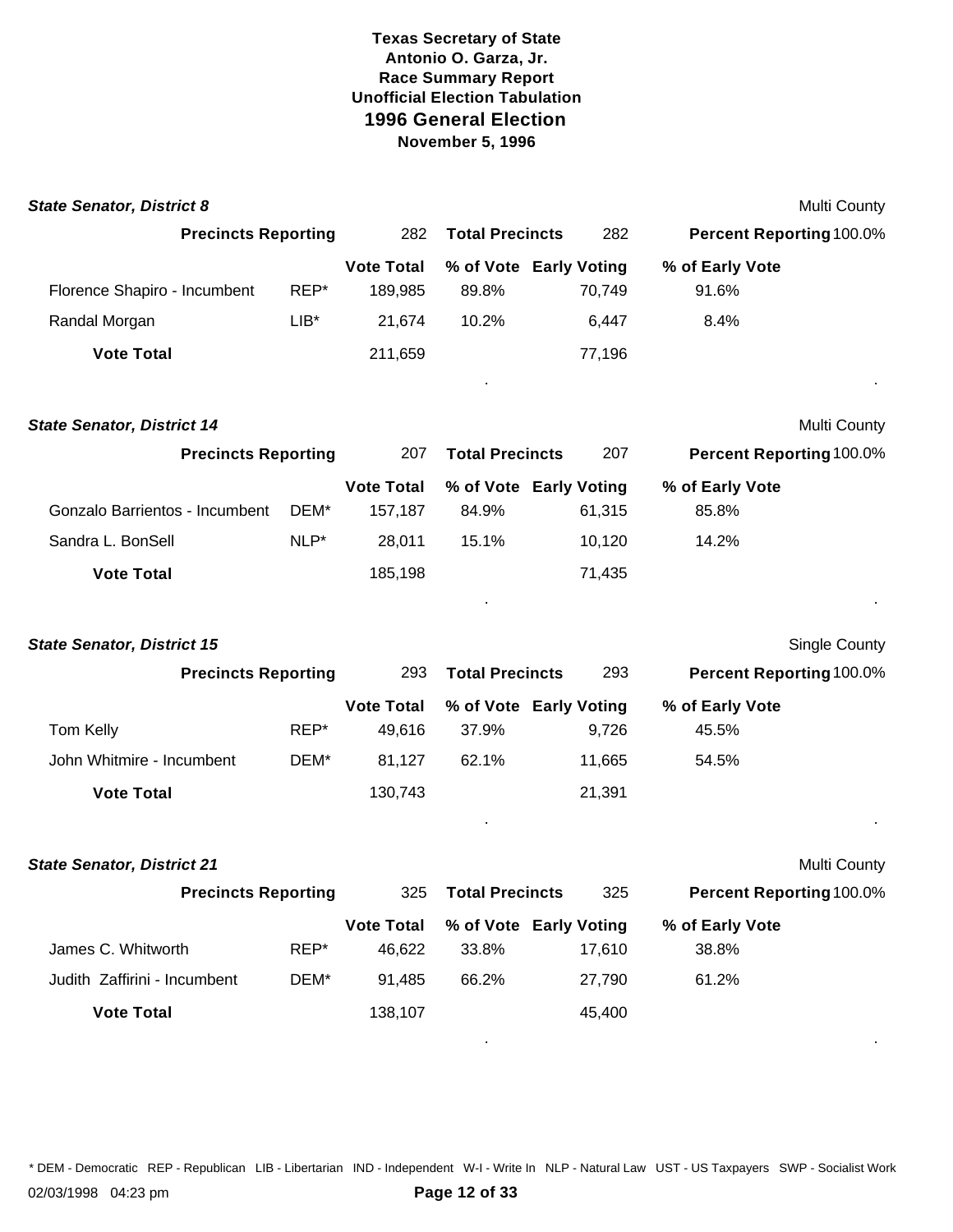| <b>State Senator, District 24</b>      |                            |                   |                        |                        |                          | <b>Multi County</b>  |
|----------------------------------------|----------------------------|-------------------|------------------------|------------------------|--------------------------|----------------------|
|                                        | <b>Precincts Reporting</b> | 292               | <b>Total Precincts</b> | 292                    | Percent Reporting 100.0% |                      |
|                                        |                            | <b>Vote Total</b> |                        | % of Vote Early Voting | % of Early Vote          |                      |
| <b>Troy Fraser</b>                     | REP*                       | 86,594            | 51.8%                  | 35,635                 | 52.3%                    |                      |
| <b>Rick Rhodes</b>                     | DEM*                       | 80,423            | 48.2%                  | 32,533                 | 47.7%                    |                      |
| <b>Vote Total</b>                      |                            | 167,017           |                        | 68,168                 |                          |                      |
| <b>State Senator, District 26</b>      |                            |                   |                        |                        |                          | <b>Single County</b> |
|                                        | <b>Precincts Reporting</b> | 236               | <b>Total Precincts</b> | 236                    | Percent Reporting 100.0% |                      |
|                                        |                            | <b>Vote Total</b> |                        | % of Vote Early Voting | % of Early Vote          |                      |
| Andrew Longaker                        | REP*                       | 41,298            | 32.5%                  | 18,961                 | 38.5%                    |                      |
| Gregory Luna - Incumbent               | DEM*                       | 85,922            | 67.5%                  | 30,227                 | 61.5%                    |                      |
| <b>Vote Total</b>                      |                            | 127,220           |                        | 49,188                 |                          |                      |
| <b>State Senator, District 29</b>      |                            |                   |                        |                        |                          | <b>Single County</b> |
|                                        | <b>Precincts Reporting</b> | 139               | <b>Total Precincts</b> | 139                    | Percent Reporting 100.0% |                      |
|                                        |                            | <b>Vote Total</b> |                        | % of Vote Early Voting | % of Early Vote          |                      |
| <b>Randy Berry</b>                     | REP*                       | 32,029            | 26.3%                  | 14,883                 | 32.0%                    |                      |
| <b>Eliot Shapleigh</b>                 | DEM*                       | 89,868            | 73.7%                  | 31,635                 | 68.0%                    |                      |
| <b>Vote Total</b>                      |                            | 121,897           |                        | 46,518                 |                          |                      |
| <b>State Representative District 1</b> |                            |                   |                        |                        |                          | <b>Multi County</b>  |
|                                        | <b>Precincts Reporting</b> | 63                | <b>Total Precincts</b> | 63                     | Percent Reporting 100.0% |                      |
|                                        |                            | <b>Vote Total</b> |                        | % of Vote Early Voting | % of Early Vote          |                      |
| George Lavender                        | REP*                       | 14,050            | 36.2%                  | 2,186                  | 29.1%                    |                      |
| Barry B. Telford - Incumbent           | DEM*                       | 24,729            | 63.8%                  | 5,323                  | 70.9%                    |                      |
| <b>Vote Total</b>                      |                            | 38,779            |                        | 7,509                  |                          |                      |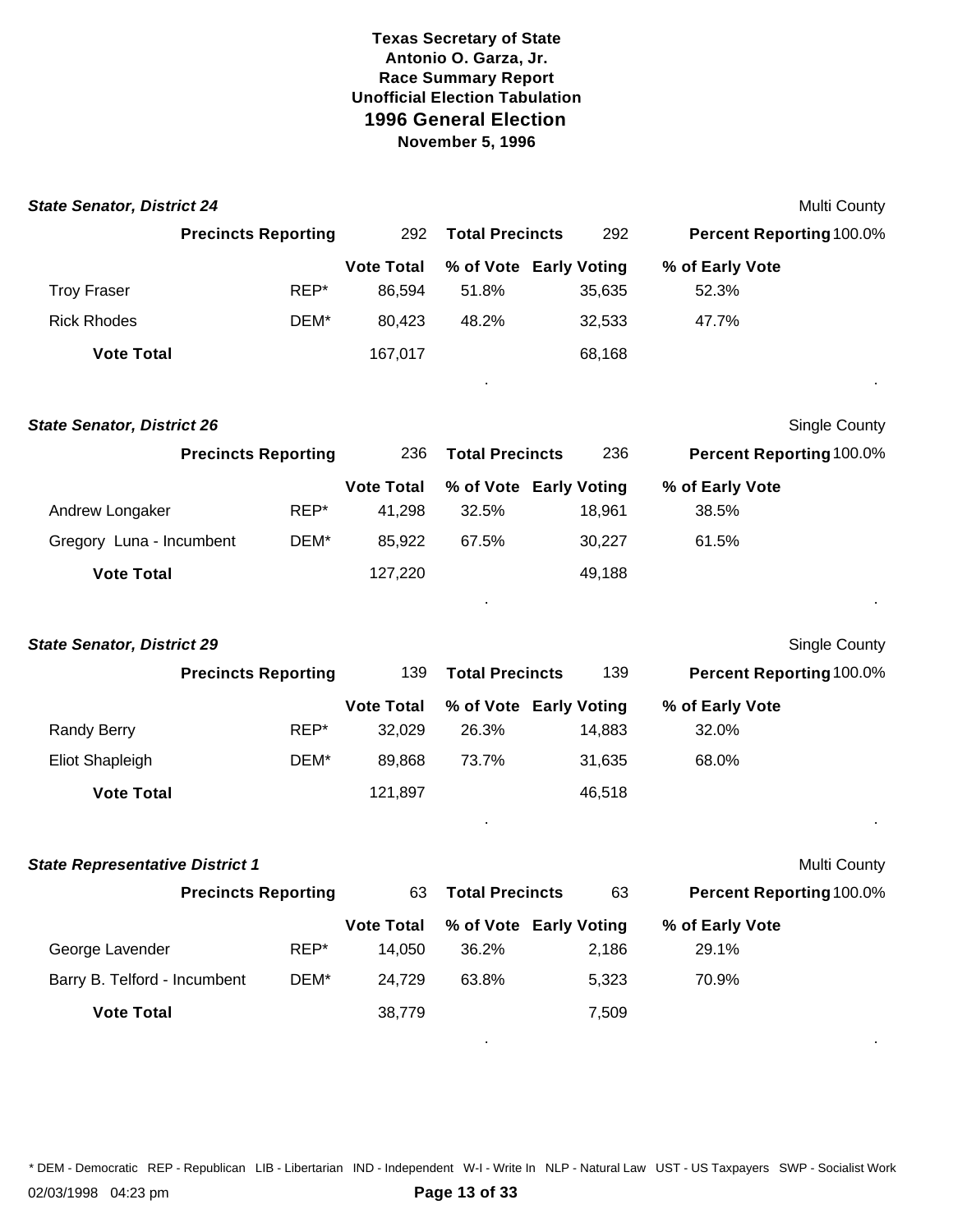| <b>State Representative District 4</b> |                            |                             |                                 |        |                                 | Multi County |
|----------------------------------------|----------------------------|-----------------------------|---------------------------------|--------|---------------------------------|--------------|
|                                        | <b>Precincts Reporting</b> | 65                          | <b>Total Precincts</b>          | 65     | <b>Percent Reporting 100.0%</b> |              |
| Betty Brown                            | REP*                       | <b>Vote Total</b><br>18,362 | % of Vote Early Voting<br>47.1% | 5,708  | % of Early Vote<br>45.5%        |              |
| Keith Oakley - Incumbent               | DEM*                       | 20,604                      | 52.9%                           | 6,830  | 54.5%                           |              |
| <b>Vote Total</b>                      |                            | 38,966                      |                                 | 12,538 |                                 |              |
| <b>State Representative District 5</b> |                            |                             |                                 |        |                                 | Multi County |
|                                        | <b>Precincts Reporting</b> | 70                          | <b>Total Precincts</b>          | 70     | <b>Percent Reporting 100.0%</b> |              |
| Dan Flynn                              | REP*                       | <b>Vote Total</b><br>14,279 | % of Vote Early Voting<br>40.5% | 3,191  | % of Early Vote<br>39.2%        |              |
| Bob D. Glaze - Incumbent               | DEM*                       | 20,972                      | 59.5%                           | 4,944  | 60.8%                           |              |
| <b>Vote Total</b>                      |                            | 35,251                      |                                 | 8,135  |                                 |              |
| <b>State Representative District 8</b> |                            |                             |                                 |        |                                 | Multi County |
|                                        | <b>Precincts Reporting</b> | 85                          | <b>Total Precincts</b>          | 85     | <b>Percent Reporting 100.0%</b> |              |
|                                        |                            | <b>Vote Total</b>           | % of Vote Early Voting          |        | % of Early Vote                 |              |
| Gene Barron                            | REP*                       | 16,783                      | 38.9%                           | 5,961  | 36.1%                           |              |
| Paul Sadler - Incumbent                | DEM*                       | 26,364                      | 61.1%                           | 10,547 | 63.9%                           |              |
| <b>Vote Total</b>                      |                            | 43,147                      |                                 | 16,508 |                                 |              |
| <b>State Representative District 9</b> |                            |                             |                                 |        |                                 | Multi County |
|                                        | <b>Precincts Reporting</b> | 80                          | <b>Total Precincts</b>          | 80     | Percent Reporting 100.0%        |              |
|                                        |                            | <b>Vote Total</b>           | % of Vote Early Voting          |        | % of Early Vote                 |              |
| Wayne Christian                        | REP*                       | 20,899                      | 50.4%                           | 6,862  | 50.4%                           |              |
| Judy McDonald                          | DEM*                       | 20,549                      | 49.6%                           | 6,761  | 49.6%                           |              |
| <b>Vote Total</b>                      |                            | 41,448                      |                                 | 13,623 |                                 |              |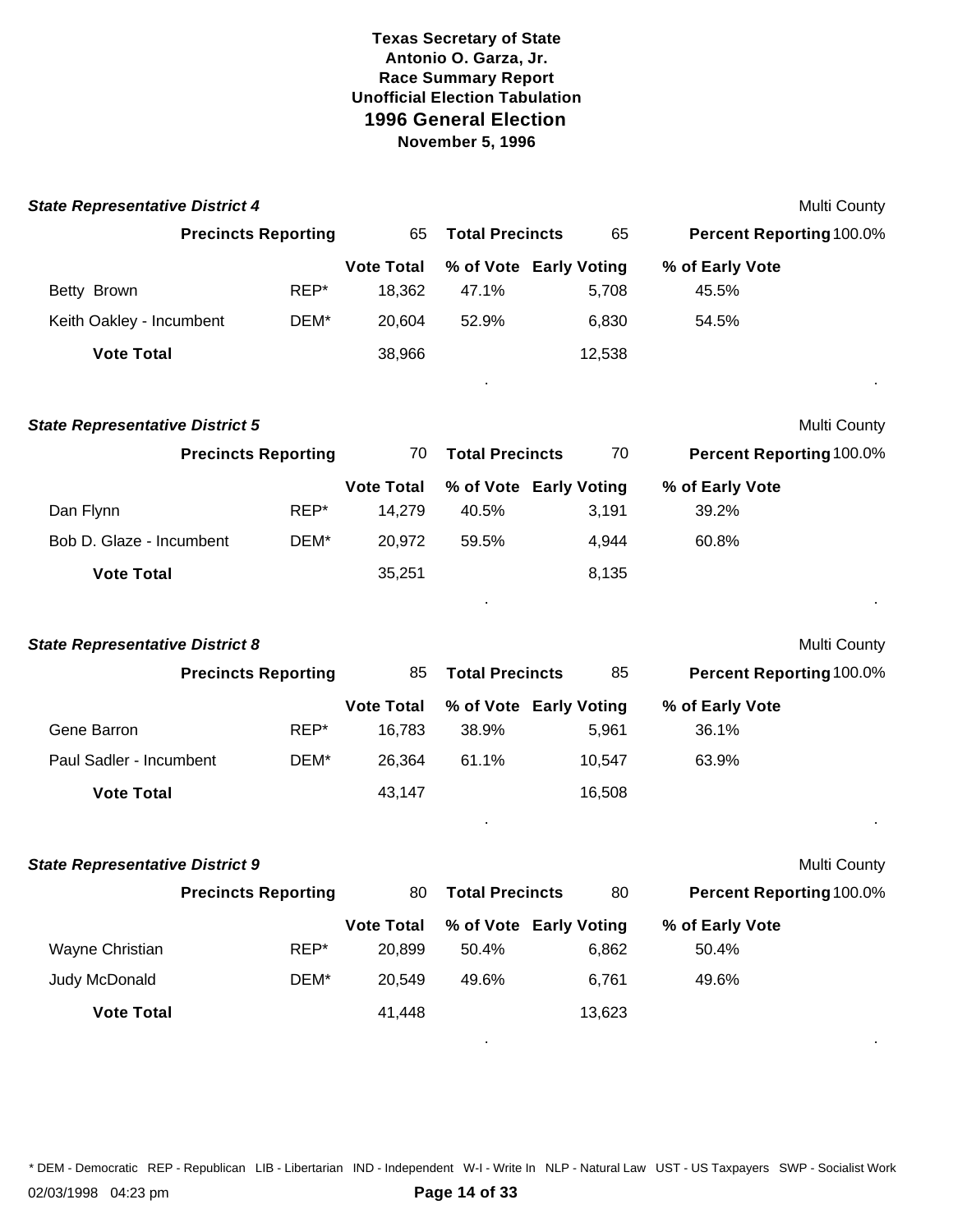| <b>State Representative District 11</b> |      |                             |                        |                                  |                                 | Multi County        |
|-----------------------------------------|------|-----------------------------|------------------------|----------------------------------|---------------------------------|---------------------|
| <b>Precincts Reporting</b>              |      | 86                          | <b>Total Precincts</b> | 86                               | <b>Percent Reporting 100.0%</b> |                     |
| <b>Todd Staples - Incumbent</b>         | REP* | <b>Vote Total</b><br>20,004 | 56.2%                  | % of Vote Early Voting<br>5,102  | % of Early Vote<br>55.5%        |                     |
| Doug Lowe                               | DEM* | 15,605                      | 43.8%                  | 4,097                            | 44.5%                           |                     |
| <b>Vote Total</b>                       |      | 35,609                      |                        | 9,199                            |                                 |                     |
| <b>State Representative District 12</b> |      |                             |                        |                                  |                                 | <b>Multi County</b> |
| <b>Precincts Reporting</b>              |      | 82                          | <b>Total Precincts</b> | 82                               | <b>Percent Reporting 100.0%</b> |                     |
| Jerry Moon                              | REP* | <b>Vote Total</b><br>14,352 | 36.1%                  | % of Vote Early Voting<br>4,154  | % of Early Vote<br>36.7%        |                     |
| Clyde Alexander - Incumbent             | DEM* | 25,432                      | 63.9%                  | 7,171                            | 63.3%                           |                     |
| <b>Vote Total</b>                       |      | 39,784                      |                        | 11,325                           |                                 |                     |
| <b>State Representative District 13</b> |      |                             |                        |                                  |                                 | <b>Multi County</b> |
| <b>Precincts Reporting</b>              |      | 118                         | <b>Total Precincts</b> | 118                              | <b>Percent Reporting 100.0%</b> |                     |
| James T. Hartley                        | REP* | <b>Vote Total</b><br>15,942 | 40.6%                  | % of Vote Early Voting<br>4,042  | % of Early Vote<br>43.3%        |                     |
| Dan Kubiak - Incumbent                  | DEM* | 23,370                      | 59.4%                  | 5,294                            | 56.7%                           |                     |
| <b>Vote Total</b>                       |      | 39,312                      |                        | 9,336                            |                                 |                     |
| <b>State Representative District 15</b> |      |                             |                        |                                  |                                 | <b>Multi County</b> |
| <b>Precincts Reporting</b>              |      | 71                          | <b>Total Precincts</b> | 71                               | <b>Percent Reporting 100.0%</b> |                     |
| Thomas 'Tommy' Williams                 | REP* | <b>Vote Total</b><br>34,262 | 68.9%                  | % of Vote Early Voting<br>11,209 | % of Early Vote<br>74.2%        |                     |
| Peter B. Plotts                         | DEM* | 15,431                      | 31.1%                  | 3,902                            | 25.8%                           |                     |
| <b>Vote Total</b>                       |      | 49,693                      |                        | 15,111                           |                                 |                     |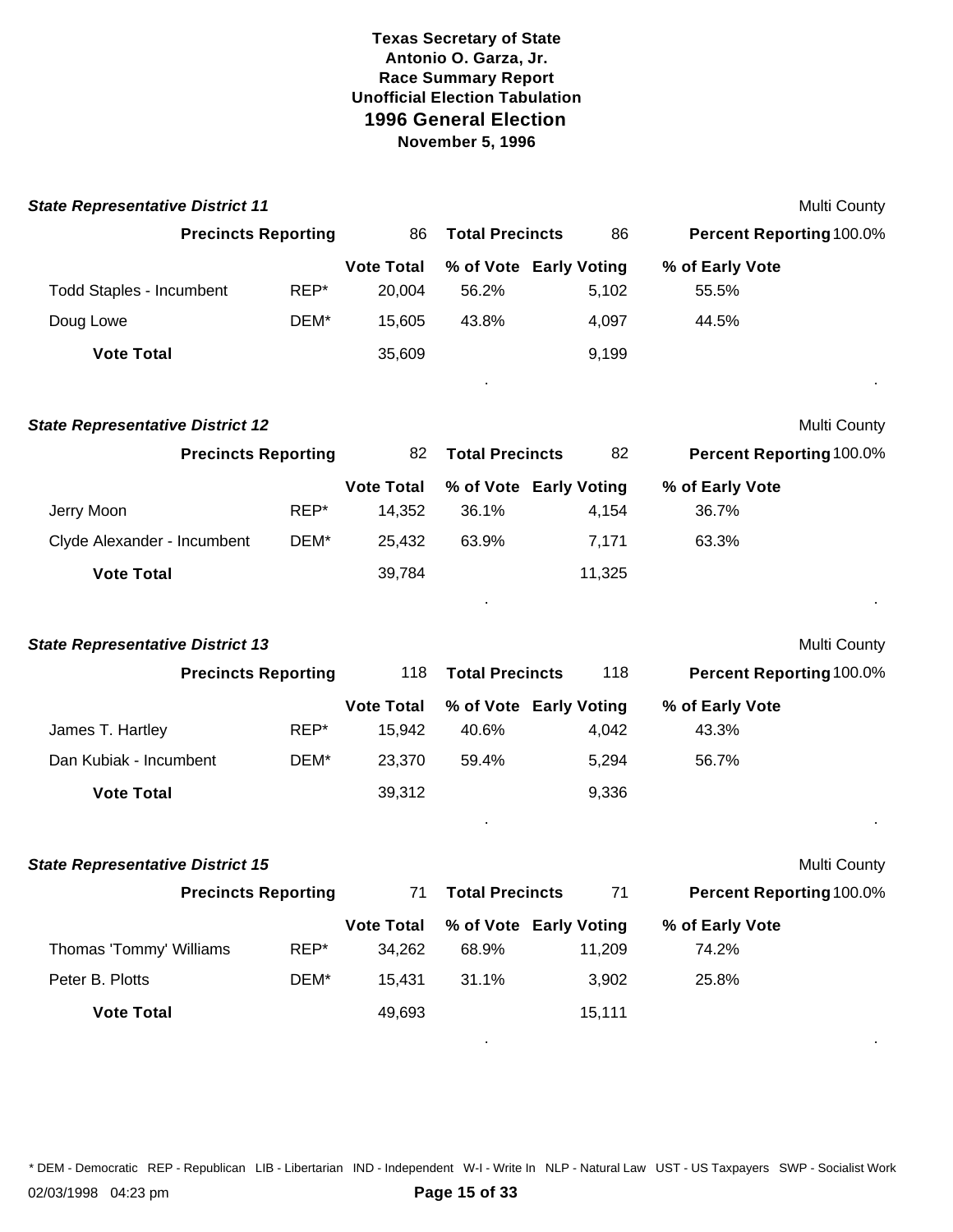| <b>State Representative District 17</b> |      |                             |                        |                                 |                                 | <b>Multi County</b> |
|-----------------------------------------|------|-----------------------------|------------------------|---------------------------------|---------------------------------|---------------------|
| <b>Precincts Reporting</b>              |      | 93                          | <b>Total Precincts</b> | 93                              | Percent Reporting 100.0%        |                     |
| <b>Billy Clemons - Incumbent</b>        | REP* | <b>Vote Total</b><br>19,843 | 48.7%                  | % of Vote Early Voting<br>7,000 | % of Early Vote<br>46.7%        |                     |
| Jim McReynolds                          | DEM* | 20,940                      | 51.3%                  | 7,979                           | 53.3%                           |                     |
| <b>Vote Total</b>                       |      | 40,783                      |                        | 14,979                          |                                 |                     |
| <b>State Representative District 18</b> |      |                             |                        |                                 |                                 | Multi County        |
| <b>Precincts Reporting</b>              |      | 67                          | <b>Total Precincts</b> | 67                              | Percent Reporting 100.0%        |                     |
| Richard S. Ohendalski                   | REP* | <b>Vote Total</b><br>16,223 | 39.9%                  | % of Vote Early Voting<br>5,321 | % of Early Vote<br>41.1%        |                     |
| Allen Ross Hightower Jr. - Incumb DEM*  |      | 24,478                      | 60.1%                  | 7,611                           | 58.9%                           |                     |
| <b>Vote Total</b>                       |      | 40,701                      |                        | 12,932                          |                                 |                     |
| <b>State Representative District 19</b> |      |                             |                        |                                 |                                 | <b>Multi County</b> |
| <b>Precincts Reporting</b>              |      | 56                          | <b>Total Precincts</b> | 56                              | Percent Reporting 100.0%        |                     |
| Jeff VanFleet                           | REP* | <b>Vote Total</b><br>12,004 | 31.0%                  | % of Vote Early Voting<br>4,367 | % of Early Vote<br>30.5%        |                     |
| Ron E. Lewis - Incumbent                | DEM* | 26,678                      | 69.0%                  | 9,931                           | 69.5%                           |                     |
| <b>Vote Total</b>                       |      | 38,682                      |                        | 14,298                          |                                 |                     |
|                                         |      |                             |                        |                                 |                                 |                     |
| <b>State Representative District 20</b> |      |                             |                        |                                 |                                 | <b>Multi County</b> |
| <b>Precincts Reporting</b>              |      | 62.                         | <b>Total Precincts</b> | 62                              | <b>Percent Reporting 100.0%</b> |                     |
| Kent Batman                             | REP* | <b>Vote Total</b><br>19,537 | 47.0%                  | % of Vote Early Voting<br>4,358 | % of Early Vote<br>46.7%        |                     |
| Zeb Zbranek - Incumbent                 | DEM* | 22,059                      | 53.0%                  | 4,972                           | 53.3%                           |                     |
| <b>Vote Total</b>                       |      | 41,596                      |                        | 9,330                           |                                 |                     |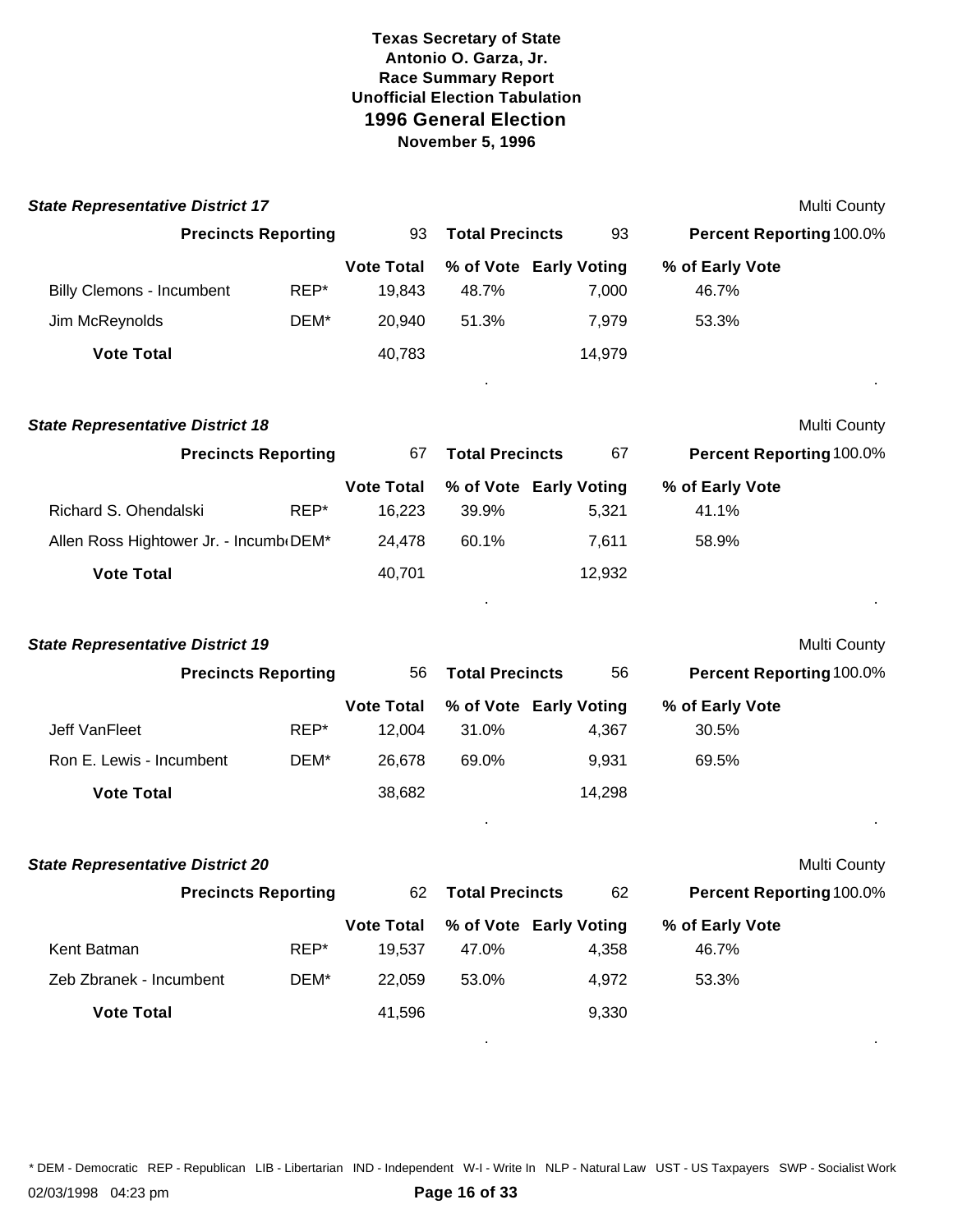| <b>State Representative District 21</b> |      |                             |                        |                                  |                                 | Single County        |
|-----------------------------------------|------|-----------------------------|------------------------|----------------------------------|---------------------------------|----------------------|
| <b>Precincts Reporting</b>              |      | 46                          | <b>Total Precincts</b> | 46                               | Percent Reporting 100.0%        |                      |
| Mark W. Stiles - Incumbent              | DEM* | <b>Vote Total</b><br>33,377 | 87.6%                  | % of Vote Early Voting<br>14,837 | % of Early Vote<br>88.8%        |                      |
| John Preston                            | NLP* | 4,728                       | 12.4%                  | 1,873                            | 11.2%                           |                      |
| <b>Vote Total</b>                       |      | 38,105                      |                        | 16,710                           |                                 |                      |
| <b>State Representative District 23</b> |      |                             |                        |                                  |                                 | <b>Single County</b> |
| <b>Precincts Reporting</b>              |      | 31                          | <b>Total Precincts</b> | 31                               | Percent Reporting 100.0%        |                      |
| Dave Norman                             | REP* | <b>Vote Total</b><br>15,796 | 42.3%                  | % of Vote Early Voting<br>6,001  | % of Early Vote<br>47.0%        |                      |
| Patricia Gray - Incumbent               | DEM* | 21,582                      | 57.7%                  | 6,766                            | 53.0%                           |                      |
| <b>Vote Total</b>                       |      | 37,378                      |                        | 12,767                           |                                 |                      |
| <b>State Representative District 25</b> |      |                             |                        |                                  |                                 | <b>Single County</b> |
| <b>Precincts Reporting</b>              |      | 37                          | <b>Total Precincts</b> | 37                               | Percent Reporting 100.0%        |                      |
| Dennis Bonnen                           | REP* | <b>Vote Total</b><br>28,981 | 66.9%                  | % of Vote Early Voting<br>9,205  | % of Early Vote<br>68.3%        |                      |
| David S. Miller                         | DEM* | 14,315                      | 33.1%                  | 4,263                            | 31.7%                           |                      |
| <b>Vote Total</b>                       |      | 43,296                      |                        | 13,468                           |                                 |                      |
| <b>State Representative District 26</b> |      |                             |                        |                                  |                                 | <b>Single County</b> |
| <b>Precincts Reporting</b>              |      | 53                          | <b>Total Precincts</b> | 53                               | <b>Percent Reporting 100.0%</b> |                      |
| Charlie Howard - Incumbent              | REP* | <b>Vote Total</b><br>41,931 | 86.1%                  | % of Vote Early Voting<br>12,076 | % of Early Vote<br>90.6%        |                      |
| Diane Prather                           | NLP* | 6,790                       | 13.9%                  | 1,260                            | 9.4%                            |                      |
| <b>Vote Total</b>                       |      | 48,721                      |                        | 13,336                           |                                 |                      |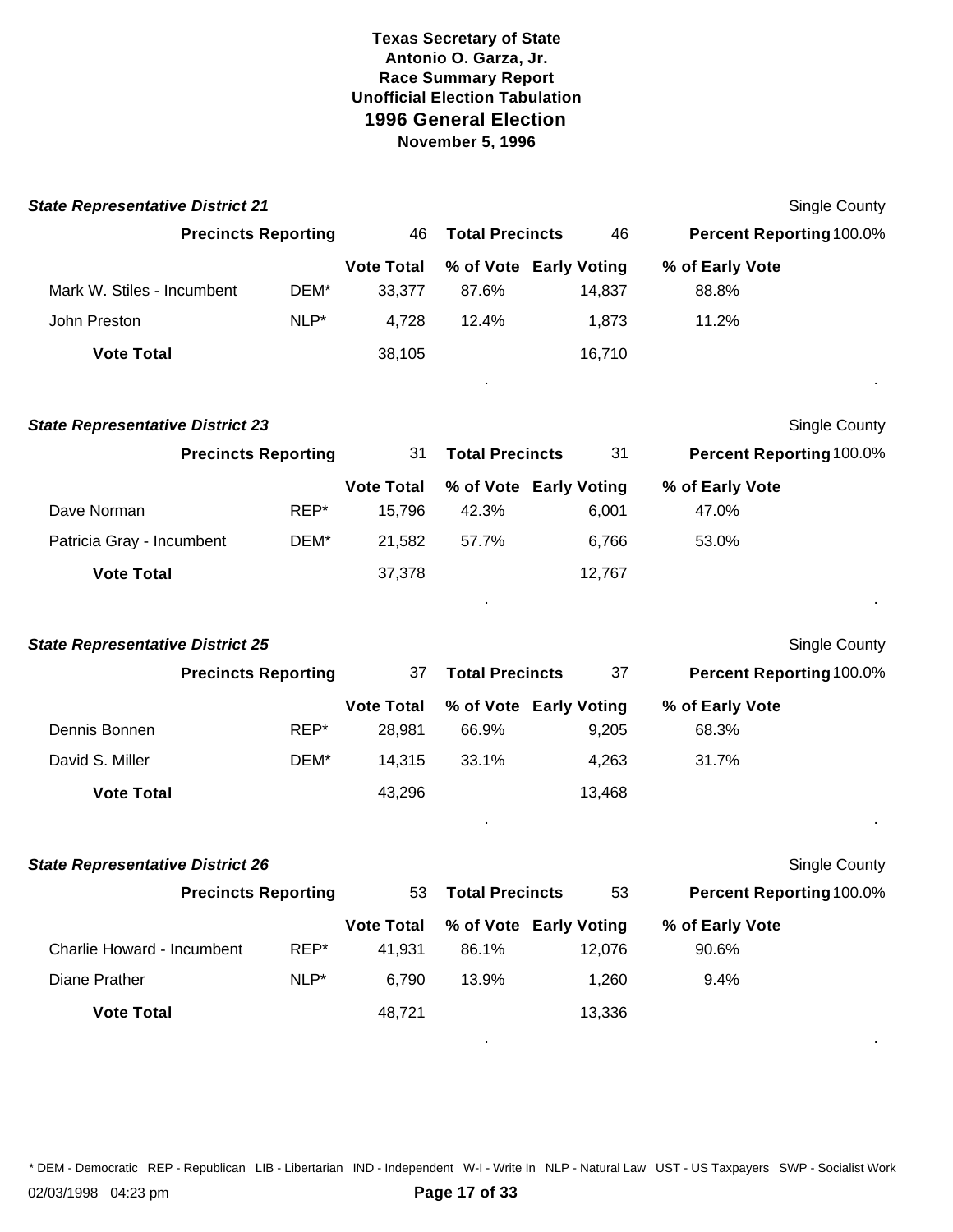| <b>State Representative District 27</b> |                            |                             |                        |                                 |                                 | <b>Single County</b> |
|-----------------------------------------|----------------------------|-----------------------------|------------------------|---------------------------------|---------------------------------|----------------------|
|                                         | <b>Precincts Reporting</b> | 61                          | <b>Total Precincts</b> | 61                              | <b>Percent Reporting 100.0%</b> |                      |
| Bobby E. Mills                          | REP*                       | <b>Vote Total</b><br>13,411 | 39.5%                  | % of Vote Early Voting<br>3,806 | % of Early Vote<br>49.9%        |                      |
| Dora Olivo                              | DEM*                       | 20,503                      | 60.5%                  | 3,825                           | 50.1%                           |                      |
| <b>Vote Total</b>                       |                            | 33,914                      |                        | 7,631                           |                                 |                      |
| <b>State Representative District 28</b> |                            |                             |                        |                                 |                                 | Multi County         |
|                                         | <b>Precincts Reporting</b> | 93                          | <b>Total Precincts</b> | 93                              | Percent Reporting 100.0%        |                      |
| Chip Rayburn                            | REP*                       | <b>Vote Total</b><br>18,154 | 45.1%                  | % of Vote Early Voting<br>4,826 | % of Early Vote<br>48.1%        |                      |
| Robert L. (Robby) Cook                  | DEM*                       | 22,078                      | 54.9%                  | 5,215                           | 51.9%                           |                      |
| <b>Vote Total</b>                       |                            | 40,232                      |                        | 10,041                          |                                 |                      |
|                                         |                            |                             |                        |                                 |                                 |                      |
| <b>State Representative District 29</b> |                            |                             |                        |                                 |                                 | Multi County         |
|                                         | <b>Precincts Reporting</b> | 47                          | <b>Total Precincts</b> | 47                              | <b>Percent Reporting 100.0%</b> |                      |
| Donna Coleman                           | REP*                       | <b>Vote Total</b><br>14,842 | 46.6%                  | % of Vote Early Voting<br>3,969 | % of Early Vote<br>44.5%        |                      |
| D.R. (Tom) Uher - Incumbent             | DEM*                       | 17,041                      | 53.4%                  | 4,952                           | 55.5%                           |                      |
| <b>Vote Total</b>                       |                            | 31,883                      |                        | 8,921                           |                                 |                      |
| <b>State Representative District 31</b> |                            |                             |                        |                                 |                                 | Multi County         |
|                                         | <b>Precincts Reporting</b> | 100                         | <b>Total Precincts</b> | 100                             | <b>Percent Reporting 100.0%</b> |                      |
| Jim Gaines                              | REP*                       | <b>Vote Total</b><br>10,577 | 29.5%                  | % of Vote Early Voting<br>2,657 | % of Early Vote<br>30.2%        |                      |
| Judy Hawley - Incumbent                 | DEM*                       | 25,296                      | 70.5%                  | 6,132                           | 69.8%                           |                      |
| <b>Vote Total</b>                       |                            | 35,873                      |                        | 8,789                           |                                 |                      |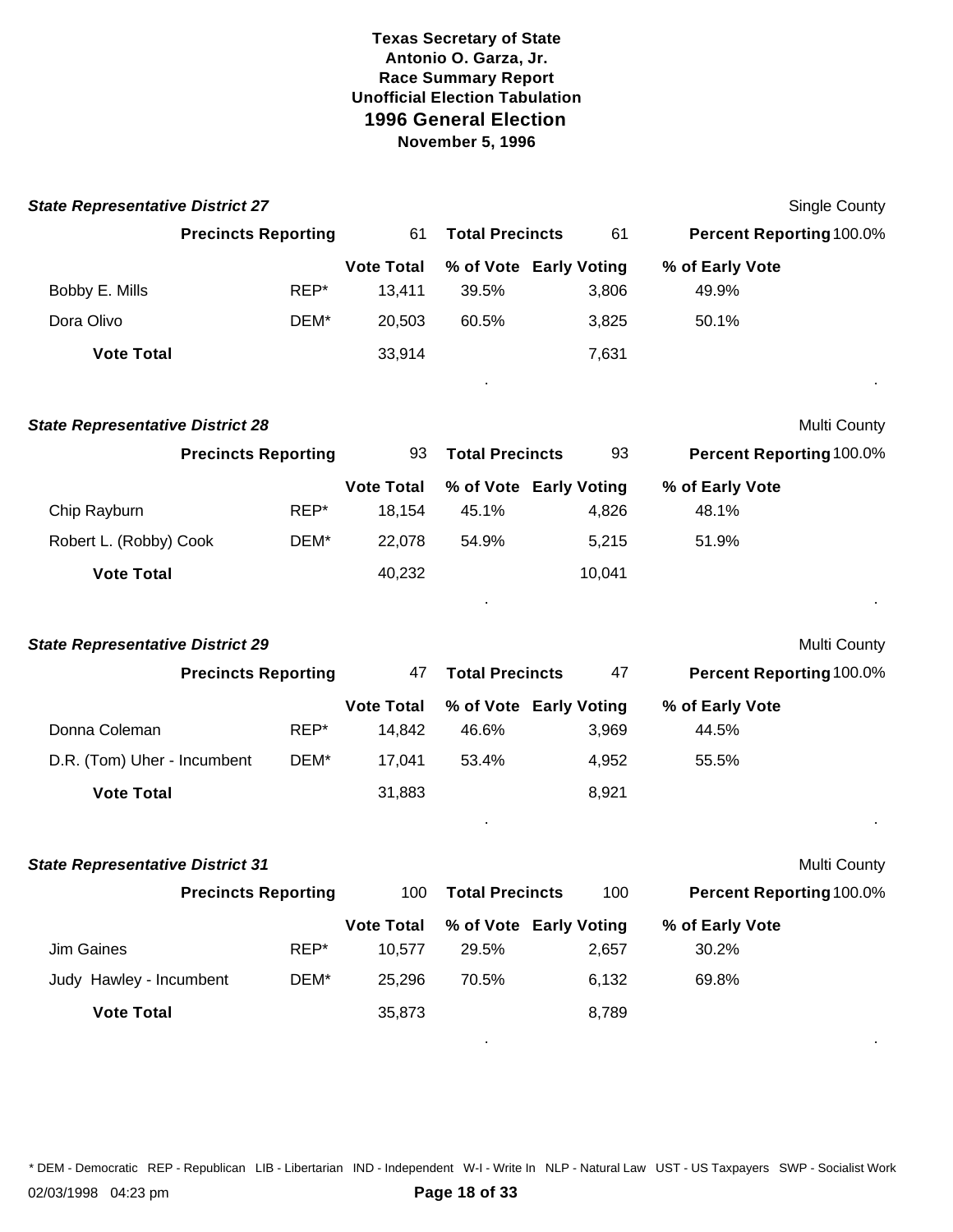| <b>State Representative District 32</b> |                            |                             |                                 |        | Multi County                    |  |
|-----------------------------------------|----------------------------|-----------------------------|---------------------------------|--------|---------------------------------|--|
|                                         | <b>Precincts Reporting</b> | 71                          | <b>Total Precincts</b>          | 71     | <b>Percent Reporting 100.0%</b> |  |
| Gene Seaman                             | REP*                       | <b>Vote Total</b><br>22,604 | % of Vote Early Voting<br>50.9% | 8,821  | % of Early Vote<br>52.6%        |  |
| Pat M. Eisenhauer                       | DEM*                       | 21,828                      | 49.1%                           | 7,940  | 47.4%                           |  |
| <b>Vote Total</b>                       |                            | 44,432                      |                                 | 16,761 |                                 |  |
| <b>State Representative District 36</b> |                            |                             |                                 |        | Multi County                    |  |
|                                         | <b>Precincts Reporting</b> | 33                          | <b>Total Precincts</b>          | 33     | <b>Percent Reporting 100.0%</b> |  |
| Kathleen Holton                         | REP*                       | <b>Vote Total</b><br>8,835  | % of Vote Early Voting<br>38.7% | 3,562  | % of Early Vote<br>48.1%        |  |
| Kino Flores                             | DEM*                       | 14,009                      | 61.3%                           | 3,838  | 51.9%                           |  |
| <b>Vote Total</b>                       |                            | 22,844                      |                                 | 7,400  |                                 |  |
| <b>State Representative District 37</b> |                            |                             |                                 |        | <b>Single County</b>            |  |
|                                         | <b>Precincts Reporting</b> | 23                          | <b>Total Precincts</b>          | 23     | Percent Reporting 100.0%        |  |
|                                         |                            | <b>Vote Total</b>           | % of Vote Early Voting          |        | % of Early Vote                 |  |
| Philip Thomas Cowen                     | REP*                       | 5,740                       | 30.6%                           | 2,048  | 32.4%                           |  |
| Rene O. Oliveira - Incumbent            | DEM*                       | 13,034                      | 69.4%                           | 4,280  | 67.6%                           |  |
| <b>Vote Total</b>                       |                            | 18,774                      |                                 | 6,328  |                                 |  |
| <b>State Representative District 40</b> |                            |                             |                                 |        | Single County                   |  |
|                                         | <b>Precincts Reporting</b> | 26                          | <b>Total Precincts</b>          | 26     | Percent Reporting 100.0%        |  |
|                                         |                            | <b>Vote Total</b>           | % of Vote Early Voting          |        | % of Early Vote                 |  |
| Emilio D. Santos                        | REP*                       | 6,371                       | 28.6%                           | 2,506  | 35.0%                           |  |
| Juan 'Chuy' Hinojosa                    | DEM*                       | 15,876                      | 71.4%                           | 4,654  | 65.0%                           |  |
| <b>Vote Total</b>                       |                            | 22,247                      |                                 | 7,160  |                                 |  |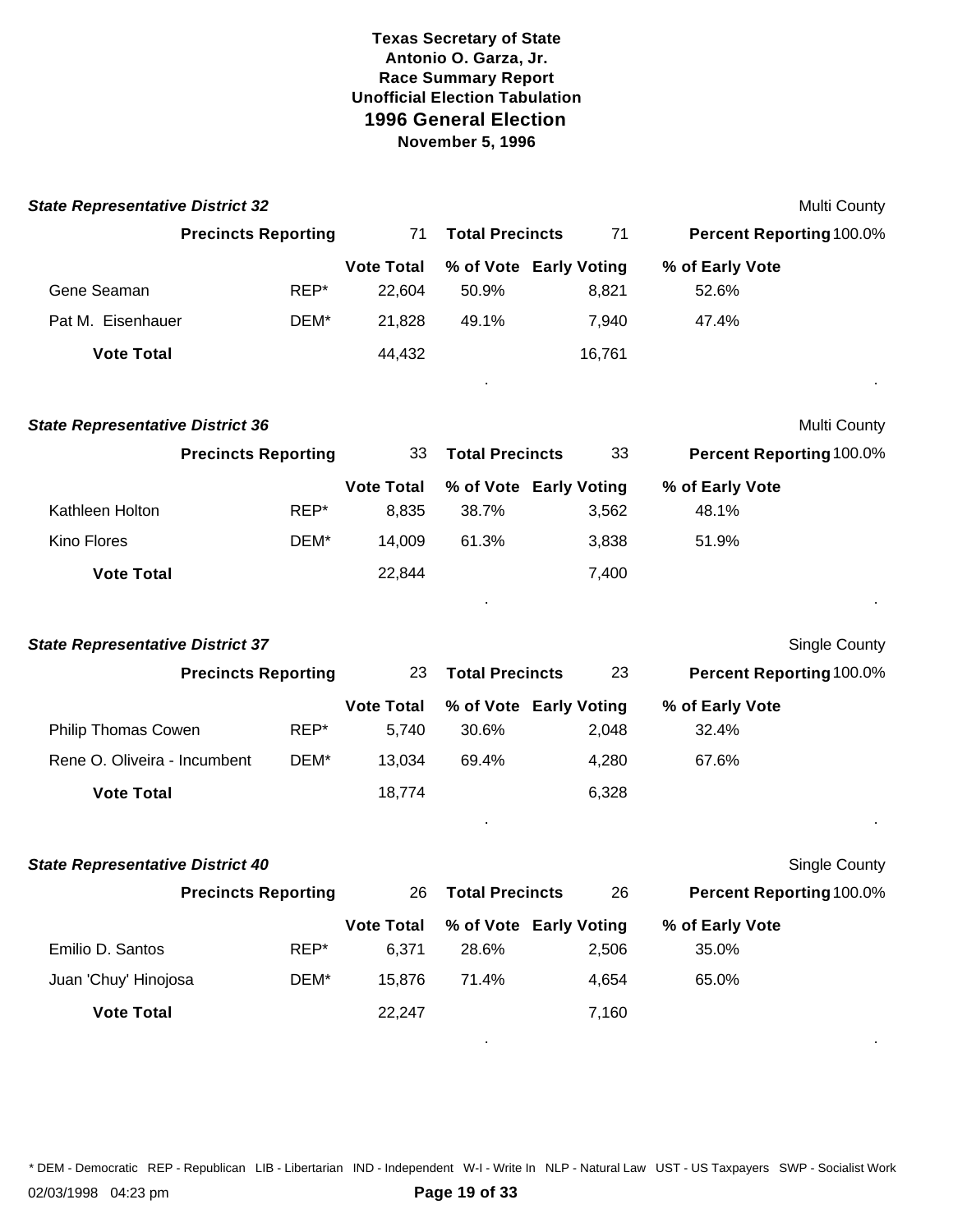| <b>State Representative District 41</b> |         |                             |                        |                                  |                                 | <b>Single County</b> |
|-----------------------------------------|---------|-----------------------------|------------------------|----------------------------------|---------------------------------|----------------------|
| <b>Precincts Reporting</b>              |         | 23                          | <b>Total Precincts</b> | 23                               | Percent Reporting 100.0%        |                      |
|                                         |         | <b>Vote Total</b>           |                        | % of Vote Early Voting           | % of Early Vote                 |                      |
| <b>Javier Perez</b>                     | REP*    | 7,664                       | 33.6%                  | 3,398                            | 40.9%                           |                      |
| Roberto Gutierrez - Incumbent           | DEM*    | 15,112                      | 66.4%                  | 4,913                            | 59.1%                           |                      |
| <b>Vote Total</b>                       |         | 22,776                      |                        | 8,311                            |                                 |                      |
| <b>State Representative District 45</b> |         |                             |                        |                                  |                                 | Multi County         |
| <b>Precincts Reporting</b>              |         | 114                         | <b>Total Precincts</b> | 114                              | <b>Percent Reporting 100.0%</b> |                      |
| Edmund Kuempel - Incumbent              | REP*    | <b>Vote Total</b><br>37,517 | 88.7%                  | % of Vote Early Voting<br>13,928 | % of Early Vote<br>91.0%        |                      |
| <b>Bill Utterback</b>                   | $LIB*$  | 4,781                       | 11.3%                  | 1,376                            | 9.0%                            |                      |
| <b>Vote Total</b>                       |         | 42,298                      |                        | 15,304                           |                                 |                      |
| <b>State Representative District 46</b> |         |                             |                        |                                  |                                 | Multi County         |
| <b>Precincts Reporting</b>              |         | 71                          | <b>Total Precincts</b> | 71                               | Percent Reporting 100.0%        |                      |
|                                         |         | <b>Vote Total</b>           |                        | % of Vote Early Voting           | % of Early Vote                 |                      |
| Ken Fleuriet                            | REP*    | 16,128                      | 43.6%                  | 5,090                            | 45.6%                           |                      |
| Alec Rhodes - Incumbent                 | DEM*    | 20,885                      | 56.4%                  | 6,063                            | 54.4%                           |                      |
| <b>Vote Total</b>                       |         | 37,013                      |                        | 11,153                           |                                 |                      |
|                                         |         |                             |                        |                                  |                                 |                      |
| <b>State Representative District 47</b> |         |                             |                        |                                  |                                 | <b>Single County</b> |
| <b>Precincts Reporting</b>              |         | 54                          | <b>Total Precincts</b> | 54                               | Percent Reporting 100.0%        |                      |
| <b>Terry Keel</b>                       | REP*    | <b>Vote Total</b><br>51,953 | 69.0%                  | % of Vote Early Voting<br>20,749 | % of Early Vote<br>68.1%        |                      |
| John Lindell                            | DEM*    | 22,106                      | 29.3%                  | 9,335                            | 30.6%                           |                      |
| John Stern                              | $NLP^*$ | 1,287                       | 1.7%                   | 381                              | 1.3%                            |                      |
| <b>Vote Total</b>                       |         | 75,346                      |                        | 30,465                           |                                 |                      |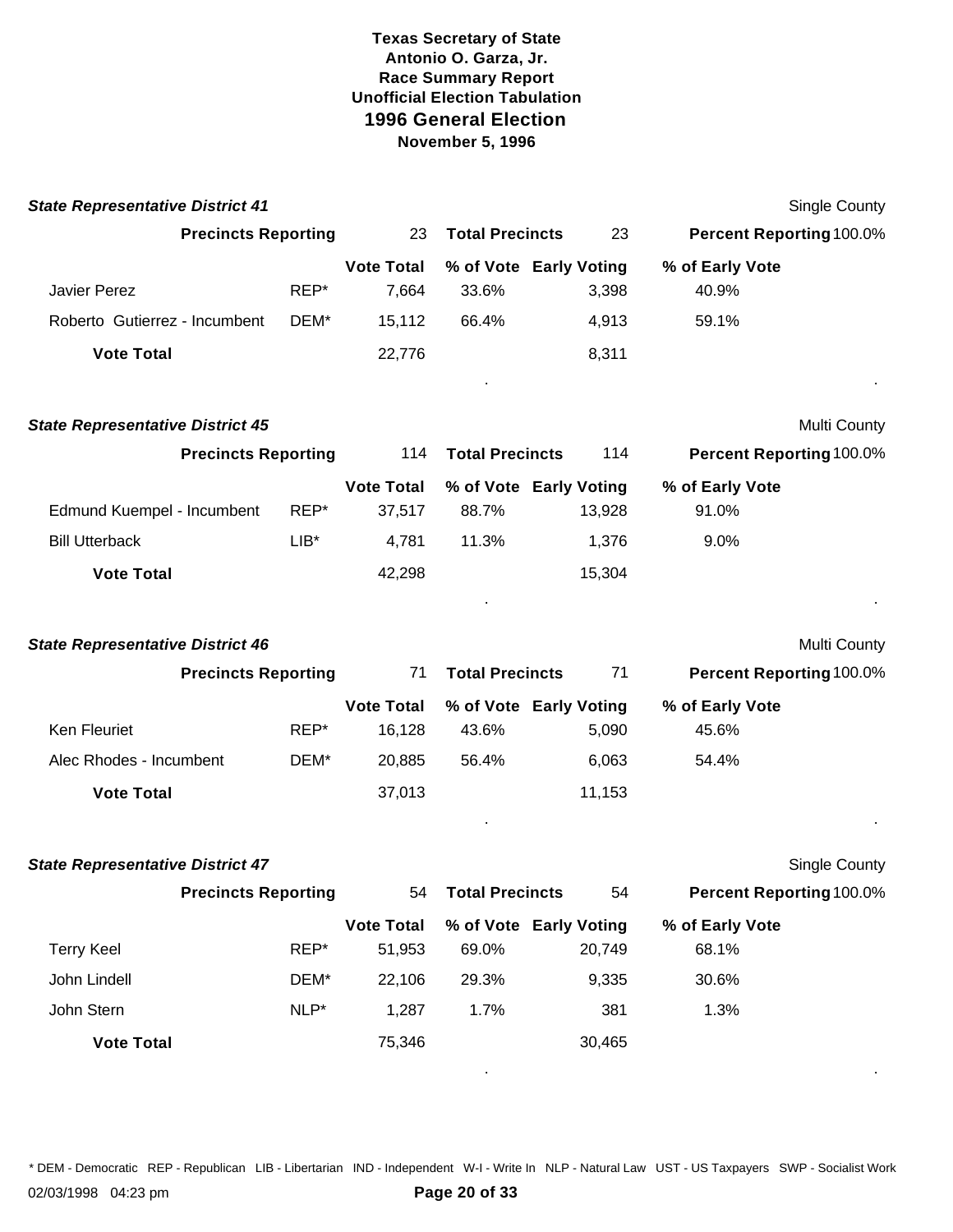| <b>State Representative District 49</b>           |      |                             |                        |                                  | <b>Single County</b>            |  |
|---------------------------------------------------|------|-----------------------------|------------------------|----------------------------------|---------------------------------|--|
| <b>Precincts Reporting</b>                        |      | 38                          | <b>Total Precincts</b> | 38                               | <b>Percent Reporting 100.0%</b> |  |
| <b>Emil Blomquist</b>                             | REP* | <b>Vote Total</b><br>16,399 | 36.8%                  | % of Vote Early Voting<br>6,296  | % of Early Vote<br>36.4%        |  |
| Elliott Naishtat - Incumbent<br><b>Vote Total</b> | DEM* | 28,137<br>44,536            | 63.2%                  | 10,981<br>17,277                 | 63.6%                           |  |
|                                                   |      |                             |                        |                                  |                                 |  |
| <b>State Representative District 51</b>           |      |                             |                        |                                  | Single County                   |  |
| <b>Precincts Reporting</b>                        |      | 36                          | <b>Total Precincts</b> | 36                               | Percent Reporting 100.0%        |  |
| David 'Breadman' Blakely                          | REP* | <b>Vote Total</b><br>7,113  | 24.0%                  | % of Vote Early Voting<br>2,604  | % of Early Vote<br>24.4%        |  |
| Glen Maxey - Incumbent                            | DEM* | 21,300                      | 71.8%                  | 7,678                            | 72.0%                           |  |
| Dan Wolfe                                         | NLP* | 1,254                       | 4.2%                   | 378                              | 3.5%                            |  |
| <b>Vote Total</b>                                 |      | 29,667                      |                        | 10,660                           |                                 |  |
| <b>State Representative District 52</b>           |      |                             |                        |                                  | <b>Single County</b>            |  |
| <b>Precincts Reporting</b>                        |      | 67                          | <b>Total Precincts</b> | 67                               | Percent Reporting 100.0%        |  |
| Mike Krusee - Incumbent                           | REP* | <b>Vote Total</b><br>31,752 | 61.6%                  | % of Vote Early Voting<br>10,971 | % of Early Vote<br>62.0%        |  |
| Jerry Graham                                      | DEM* | 19,809                      | 38.4%                  | 6,714                            | 38.0%                           |  |
| <b>Vote Total</b>                                 |      | 51,561                      |                        | 17,685                           |                                 |  |
| <b>State Representative District 53</b>           |      |                             |                        |                                  | Multi County                    |  |
| <b>Precincts Reporting</b>                        |      | 91                          | <b>Total Precincts</b> | 91                               | Percent Reporting 100.0%        |  |
| Harvey Hilderbran - Incumbent                     | REP* | <b>Vote Total</b><br>41,347 | 72.7%                  | % of Vote Early Voting<br>17,010 | % of Early Vote<br>73.8%        |  |
| Jim Franklin                                      | DEM* | 15,515                      | 27.3%                  | 6,041                            | 26.2%                           |  |
| <b>Vote Total</b>                                 |      | 56,862                      |                        | 23,051                           |                                 |  |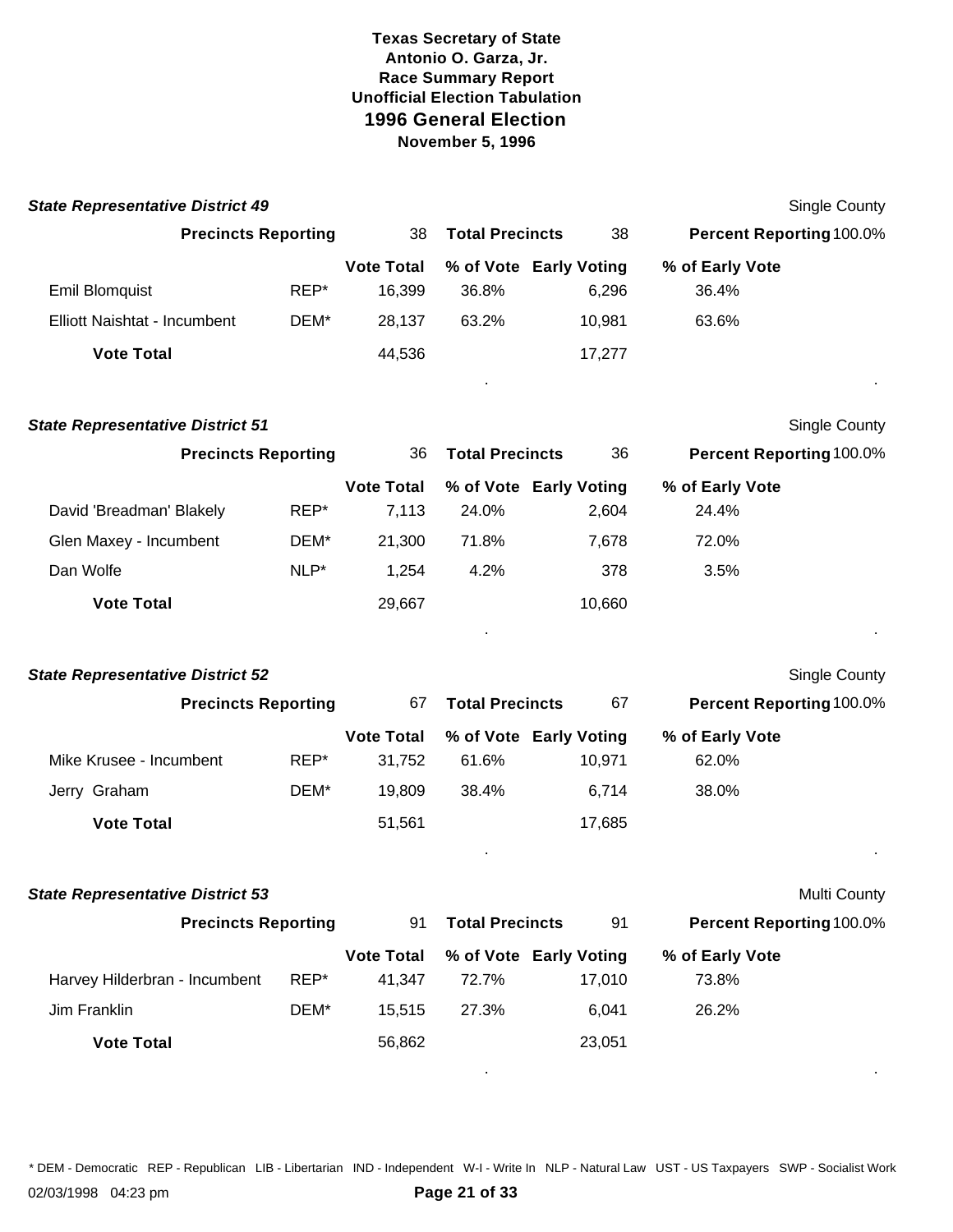| <b>State Representative District 54</b> |         |                             |                        |                                 |                                 | Multi County         |
|-----------------------------------------|---------|-----------------------------|------------------------|---------------------------------|---------------------------------|----------------------|
| <b>Precincts Reporting</b>              |         | 58                          | <b>Total Precincts</b> | 58                              | <b>Percent Reporting 100.0%</b> |                      |
|                                         |         | <b>Vote Total</b>           |                        | % of Vote Early Voting          | % of Early Vote                 |                      |
| Suzanna Gratia Hupp                     | REP*    | 17,565                      | 52.7%                  | 6,976                           | 53.6%                           |                      |
| <b>Dick Miller</b>                      | DEM*    | 15,769                      | 47.3%                  | 6,035                           | 46.4%                           |                      |
| <b>Vote Total</b>                       |         | 33,334                      |                        | 13,011                          |                                 |                      |
| <b>State Representative District 57</b> |         |                             |                        |                                 |                                 | <b>Single County</b> |
| <b>Precincts Reporting</b>              |         | 60                          | <b>Total Precincts</b> | 60                              | <b>Percent Reporting 100.0%</b> |                      |
| Barbara Rusling - Incumbent             | REP*    | <b>Vote Total</b><br>12,901 | 41.4%                  | % of Vote Early Voting<br>2,722 | % of Early Vote<br>39.9%        |                      |
| Jim Dunnam                              | DEM*    | 18,245                      | 58.6%                  | 4,106                           | 60.1%                           |                      |
| <b>Vote Total</b>                       |         | 31,146                      |                        | 6,828                           |                                 |                      |
| <b>State Representative District 58</b> |         |                             |                        |                                 |                                 | <b>Multi County</b>  |
| <b>Precincts Reporting</b>              |         | 60                          | <b>Total Precincts</b> | 60                              | <b>Percent Reporting 100.0%</b> |                      |
| Arlene Wohlgemuth - Incumbent REP*      |         | <b>Vote Total</b><br>21,032 | 54.2%                  | % of Vote Early Voting<br>6,395 | % of Early Vote<br>54.5%        |                      |
| <b>Bernard Erickson</b>                 | DEM*    | 17,749                      | 45.8%                  | 5,333                           | 45.5%                           |                      |
| <b>Vote Total</b>                       |         | 38,781                      |                        | 11,728                          |                                 |                      |
| <b>State Representative District 59</b> |         |                             |                        |                                 |                                 | <b>Multi County</b>  |
| <b>Precincts Reporting</b>              |         | 80                          | <b>Total Precincts</b> | 80                              | Percent Reporting 100.0%        |                      |
| <b>Becky Farrar</b>                     | REP*    | <b>Vote Total</b><br>15,187 | 49.4%                  | % of Vote Early Voting<br>5,240 | % of Early Vote<br>49.7%        |                      |
| Allen Place - Incumbent                 | DEM*    | 15,257                      | 49.7%                  | 5,237                           | 49.7%                           |                      |
| P.C. Wisdom Hanes                       | $NLP^*$ | 274                         | 0.9%                   | 67                              | 0.6%                            |                      |
| <b>Vote Total</b>                       |         | 30,718                      |                        | 10,544                          |                                 |                      |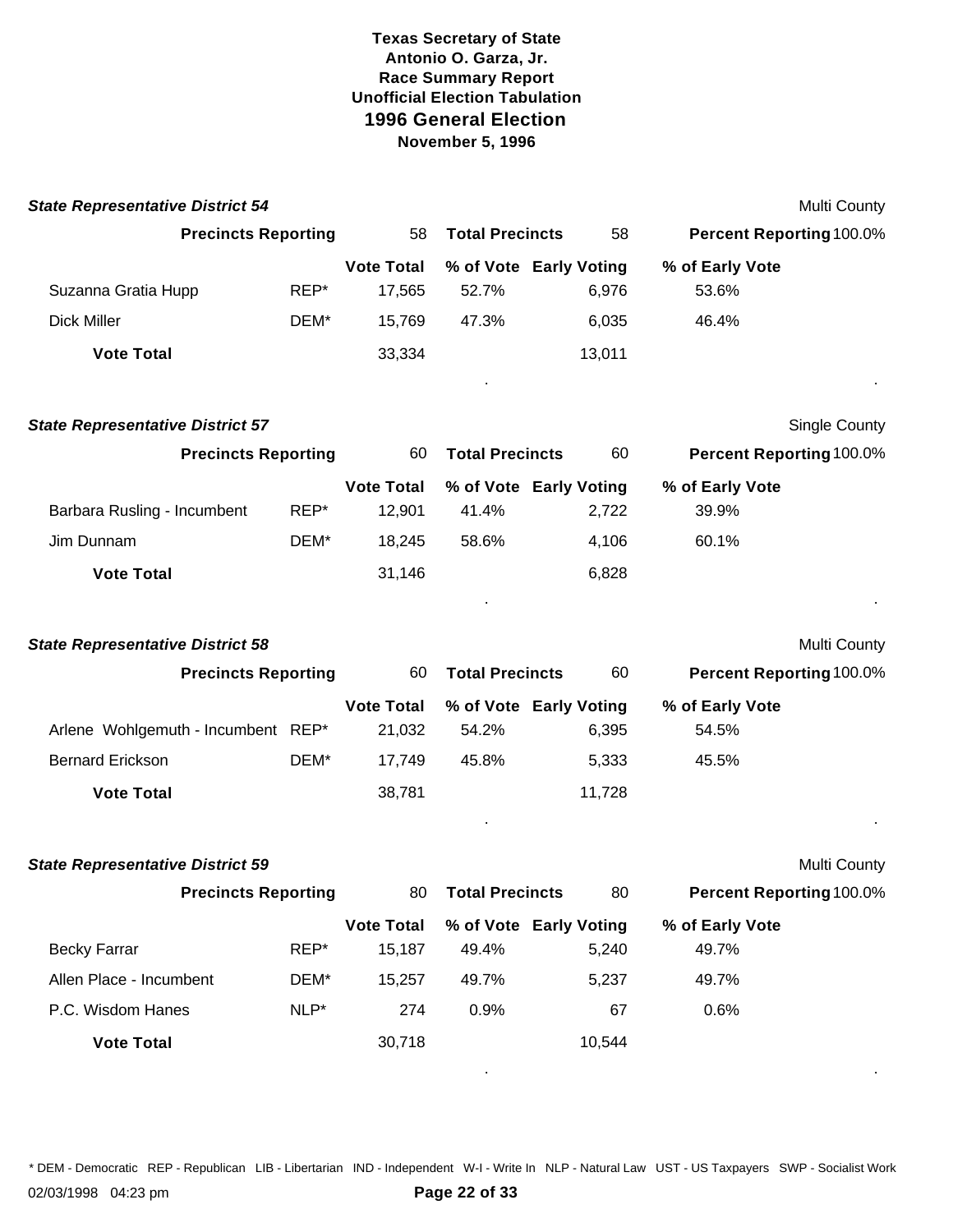| <b>State Representative District 60</b> |                            |                             |                                 |        |                                 | Multi County  |
|-----------------------------------------|----------------------------|-----------------------------|---------------------------------|--------|---------------------------------|---------------|
|                                         | <b>Precincts Reporting</b> | 89                          | <b>Total Precincts</b>          | 89     | Percent Reporting 100.0%        |               |
|                                         |                            | <b>Vote Total</b>           | % of Vote Early Voting          |        | % of Early Vote                 |               |
| Jim Keffer                              | REP*                       | 21,922                      | 50.6%                           | 7,001  | 52.3%                           |               |
| John R. Cook - Incumbent                | DEM*                       | 21,409                      | 49.4%                           | 6,379  | 47.7%                           |               |
| <b>Vote Total</b>                       |                            | 43,331                      |                                 | 13,380 |                                 |               |
| <b>State Representative District 62</b> |                            |                             |                                 |        |                                 | Multi County  |
|                                         | <b>Precincts Reporting</b> | 65                          | <b>Total Precincts</b>          | 65     | Percent Reporting 100.0%        |               |
| Ron Clark                               | REP*                       | <b>Vote Total</b><br>21,920 | % of Vote Early Voting<br>53.9% | 6,677  | % of Early Vote<br>52.0%        |               |
| Roger Sanders                           | DEM*                       | 18,718                      | 46.1%                           | 6,169  | 48.0%                           |               |
| <b>Vote Total</b>                       |                            | 40,638                      |                                 | 12,846 |                                 |               |
|                                         |                            |                             |                                 |        |                                 |               |
| <b>State Representative District 70</b> |                            |                             |                                 |        |                                 | Multi County  |
|                                         | <b>Precincts Reporting</b> | 138                         | <b>Total Precincts</b>          | 138    | Percent Reporting 100.0%        |               |
|                                         |                            | <b>Vote Total</b>           | % of Vote Early Voting          |        | % of Early Vote                 |               |
| Scott McLaughlin                        | REP*                       | 17,004                      | 48.9%                           | 5,808  | 49.8%                           |               |
| David Counts - Incumbent                | DEM*                       | 17,776                      | 51.1%                           | 5,860  | 50.2%                           |               |
| <b>Vote Total</b>                       |                            | 34,780                      |                                 | 11,668 |                                 |               |
| <b>State Representative District 75</b> |                            |                             |                                 |        |                                 | Single County |
|                                         | <b>Precincts Reporting</b> |                             | 26 Total Precincts              | - 26   | <b>Percent Reporting 100.0%</b> |               |
|                                         |                            | <b>Vote Total</b>           | % of Vote Early Voting          |        | % of Early Vote                 |               |
| James Barnett                           | REP*                       | 7,409                       | 31.8%                           | 2,925  | 36.3%                           |               |
| Gilberto Serna - Incumbent              | DEM*                       | 15,895                      | 68.2%                           | 5,138  | 63.7%                           |               |
| <b>Vote Total</b>                       |                            | 23,304                      |                                 | 8,063  |                                 |               |
|                                         |                            |                             |                                 |        |                                 |               |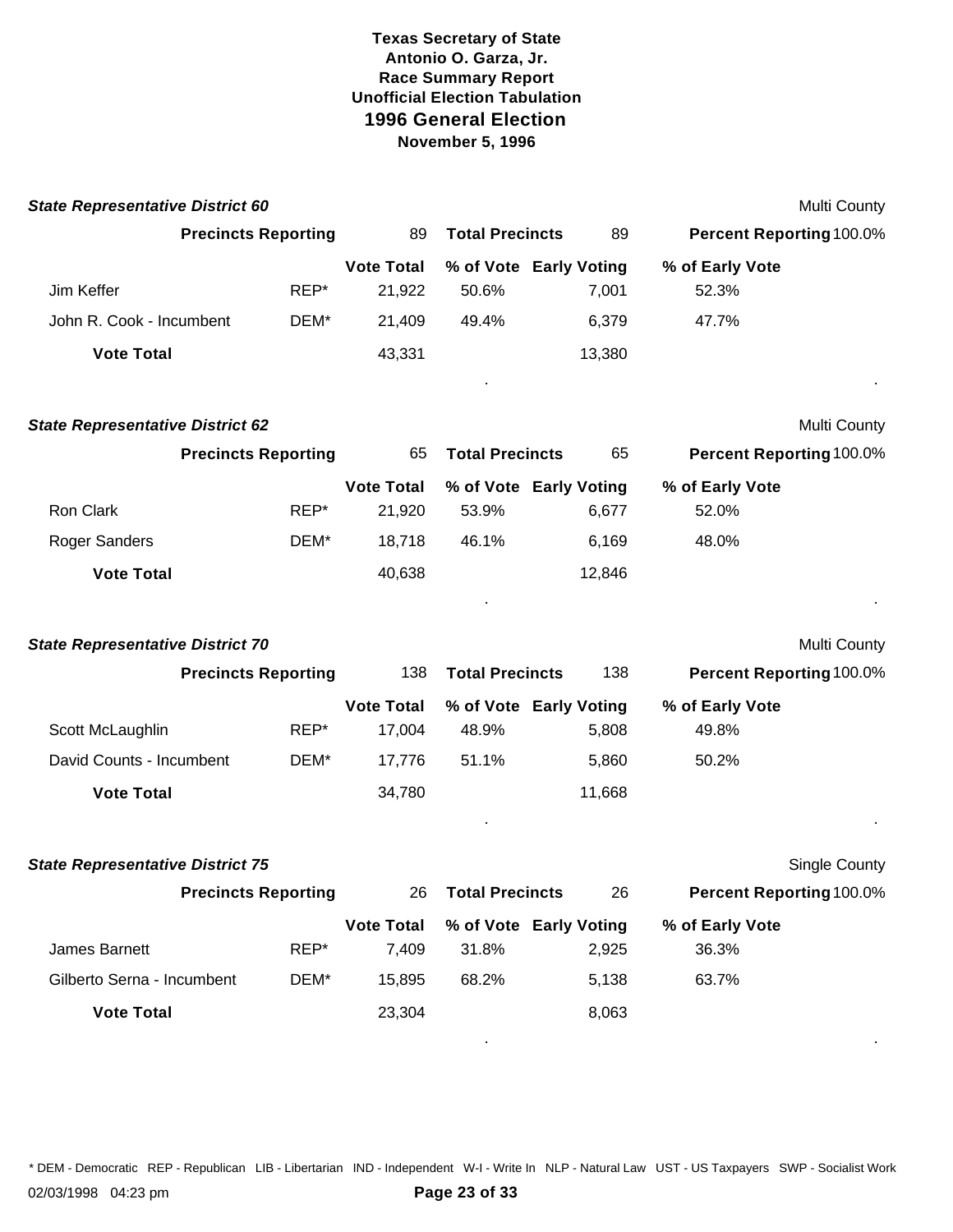| <b>State Representative District 83</b> |                            |      |                             |                                 |        |                                 | Single County        |
|-----------------------------------------|----------------------------|------|-----------------------------|---------------------------------|--------|---------------------------------|----------------------|
|                                         | <b>Precincts Reporting</b> |      | 59                          | <b>Total Precincts</b>          | 59     | <b>Percent Reporting 100.0%</b> |                      |
|                                         |                            |      | <b>Vote Total</b>           | % of Vote Early Voting          |        | % of Early Vote                 |                      |
| Delwin Jones - Incumbent                |                            | REP* | 18,119                      | 83.0%                           | 5,454  | 84.7%                           |                      |
| <b>Brad Clardy</b>                      |                            | LIB* | 3,711                       | 17.0%                           | 988    | 15.3%                           |                      |
| <b>Vote Total</b>                       |                            |      | 21,830                      |                                 | 6,442  |                                 |                      |
| <b>State Representative District 84</b> |                            |      |                             |                                 |        |                                 | Single County        |
|                                         | <b>Precincts Reporting</b> |      | 38                          | <b>Total Precincts</b>          | 38     | <b>Percent Reporting 100.0%</b> |                      |
| Carl H. Isett                           |                            | REP* | <b>Vote Total</b><br>26,385 | % of Vote Early Voting<br>57.9% | 8,616  | % of Early Vote<br>57.2%        |                      |
| Don R. Richards                         |                            | DEM* | 19,158                      | 42.1%                           | 6,455  | 42.8%                           |                      |
| <b>Vote Total</b>                       |                            |      | 45,543                      |                                 | 15,071 |                                 |                      |
| <b>State Representative District 85</b> |                            |      |                             |                                 |        |                                 | Multi County         |
|                                         | <b>Precincts Reporting</b> |      | 122                         | <b>Total Precincts</b>          | 122    | <b>Percent Reporting 100.0%</b> |                      |
|                                         |                            |      | <b>Vote Total</b>           | % of Vote Early Voting          |        | % of Early Vote                 |                      |
| <b>Hollis Cain</b>                      |                            | REP* | 11,432                      | 35.5%                           | 2,500  | 38.1%                           |                      |
| James E. 'Pete' Laney - Incumben DEM*   |                            |      | 20,773                      | 64.5%                           | 4,056  | 61.9%                           |                      |
| <b>Vote Total</b>                       |                            |      | 32,205                      |                                 | 6,556  |                                 |                      |
| <b>State Representative District 89</b> |                            |      |                             |                                 |        |                                 | <b>Single County</b> |
|                                         | <b>Precincts Reporting</b> |      | 48                          | <b>Total Precincts</b>          | 48     | <b>Percent Reporting 100.0%</b> |                      |
| Sue Palmer                              |                            | REP* | <b>Vote Total</b><br>19,218 | % of Vote Early Voting<br>55.1% | 6,542  | % of Early Vote<br>50.4%        |                      |
| Homer Dear - Incumbent                  |                            | DEM* | 15,643                      | 44.9%                           | 6,437  | 49.6%                           |                      |
| <b>Vote Total</b>                       |                            |      | 34,861                      |                                 | 12,979 |                                 |                      |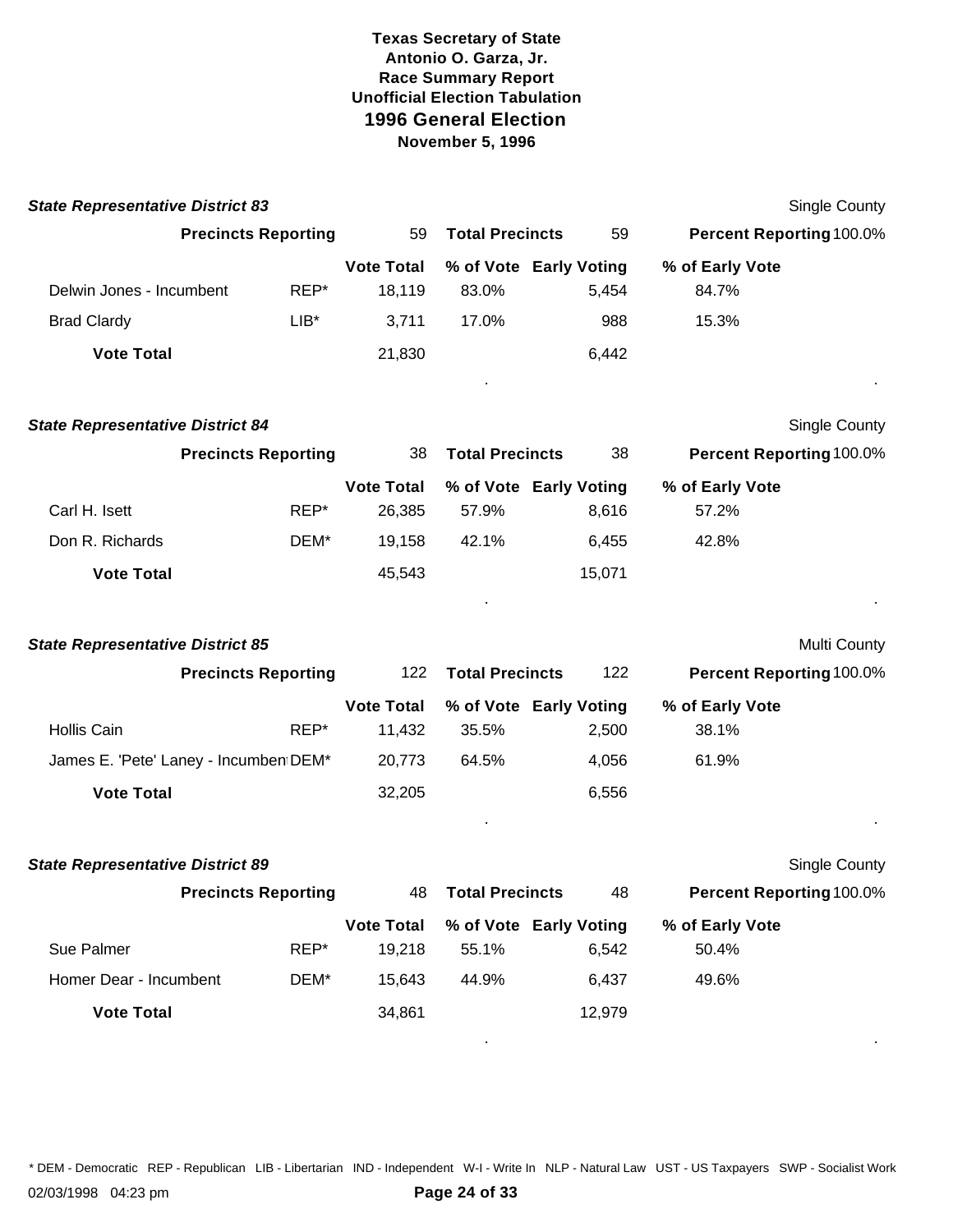| <b>State Representative District 94</b>  |                            |                            |                        |                                 |                                 | <b>Single County</b> |
|------------------------------------------|----------------------------|----------------------------|------------------------|---------------------------------|---------------------------------|----------------------|
|                                          | <b>Precincts Reporting</b> | 40                         | <b>Total Precincts</b> | 40                              | Percent Reporting 100.0%        |                      |
|                                          |                            | <b>Vote Total</b>          |                        | % of Vote Early Voting          | % of Early Vote                 |                      |
| Kent Grusendorf - Incumbent              | REP*                       | 32,685                     | 88.7%                  | 12,327                          | 90.0%                           |                      |
| David A. Offutt                          | NLP*                       | 4,150                      | 11.3%                  | 1,373                           | 10.0%                           |                      |
| <b>Vote Total</b>                        |                            | 36,835                     |                        | 13,700                          |                                 |                      |
| <b>State Representative District 100</b> |                            |                            |                        |                                 |                                 | Single County        |
|                                          | <b>Precincts Reporting</b> | 78                         | <b>Total Precincts</b> | 78                              | <b>Percent Reporting 100.0%</b> |                      |
| Joe Granado                              | REP*                       | <b>Vote Total</b><br>7,392 | 29.3%                  | % of Vote Early Voting<br>2,913 | % of Early Vote<br>32.7%        |                      |
| Terri Hodge                              | DEM*                       | 17,296                     | 68.6%                  | 5,877                           | 66.0%                           |                      |
| Mike Neder                               | $LIB*$                     | 532                        | 2.1%                   | 119                             | 1.3%                            |                      |
| <b>Vote Total</b>                        |                            | 25,220                     |                        | 8,909                           |                                 |                      |
|                                          |                            |                            |                        |                                 |                                 |                      |
| <b>State Representative District 104</b> |                            |                            |                        |                                 |                                 | <b>Single County</b> |
|                                          | <b>Precincts Reporting</b> | 64                         | <b>Total Precincts</b> | 64                              | <b>Percent Reporting 100.0%</b> |                      |
| Monty O. Weddell                         | REP*                       | <b>Vote Total</b><br>3,854 | 27.6%                  | % of Vote Early Voting<br>1,152 | % of Early Vote<br>31.7%        |                      |
| Domingo Garcia                           | DEM*                       | 10,086                     | 72.4%                  | 2,479                           | 68.3%                           |                      |
| <b>Vote Total</b>                        |                            | 13,940                     |                        | 3,631                           |                                 |                      |
| <b>State Representative District 105</b> |                            |                            |                        |                                 |                                 | <b>Single County</b> |
|                                          | <b>Precincts Reporting</b> | 76                         | <b>Total Precincts</b> | 76                              | Percent Reporting 100.0%        |                      |
|                                          |                            | <b>Vote Total</b>          |                        | % of Vote Early Voting          | % of Early Vote                 |                      |
| <b>Richard Stokley</b>                   | REP*                       | 8,167                      | 35.3%                  | 2,380                           | 35.9%                           |                      |
| Dale Tillery - Incumbent                 | DEM*                       | 14,305                     | 61.8%                  | 4,120                           | 62.2%                           |                      |
| Jack W. Borninski                        | $IND^*$                    | 673                        | 2.9%                   | 127                             | 1.9%                            |                      |
| <b>Vote Total</b>                        |                            | 23,145                     |                        | 6,627                           |                                 |                      |

\* DEM - Democratic REP - Republican LIB - Libertarian IND - Independent W-I - Write In NLP - Natural Law UST - US Taxpayers SWP - Socialist Work

. .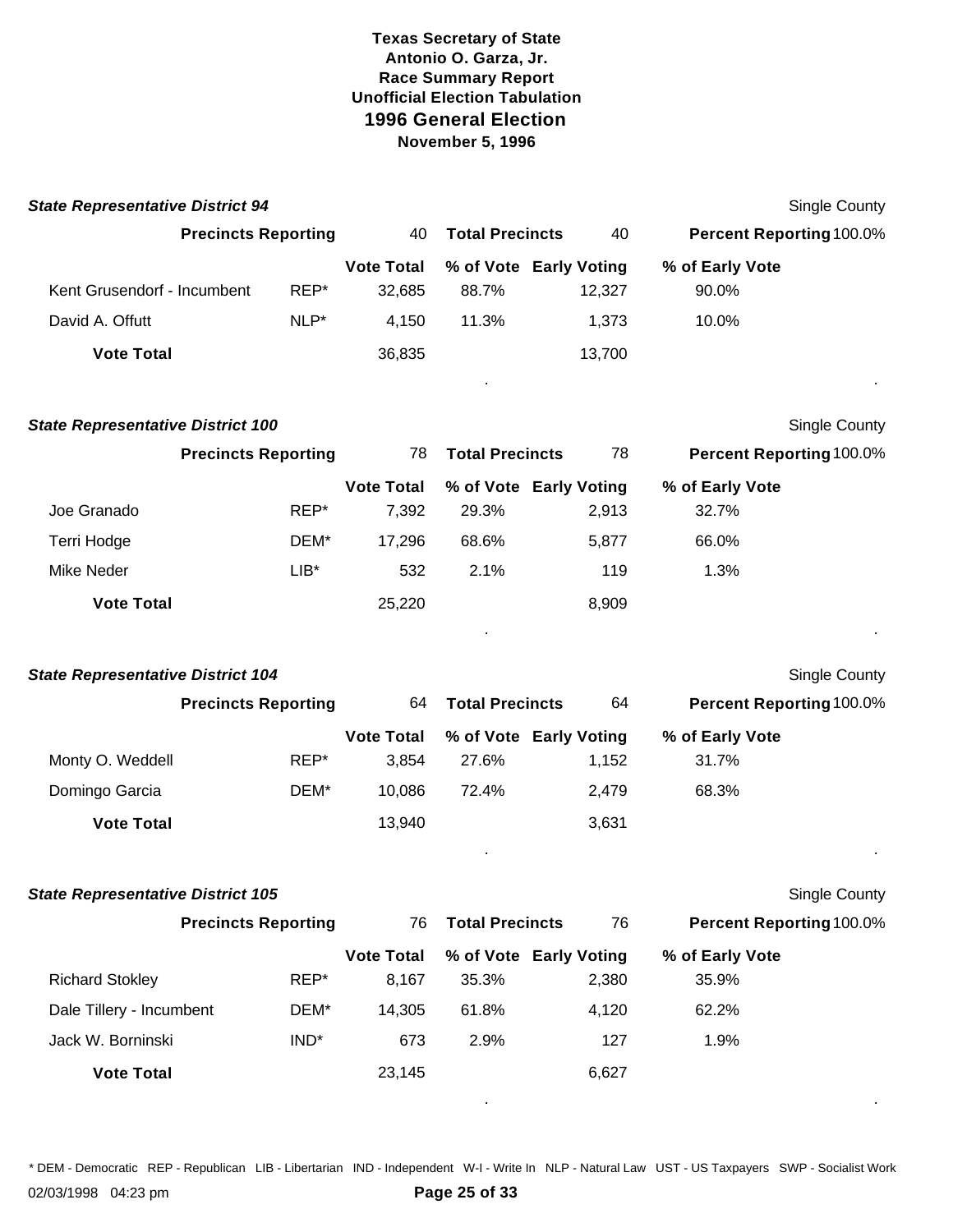| <b>State Representative District 106</b> |                            |         |                             |                                 |        |                                 | Single County        |
|------------------------------------------|----------------------------|---------|-----------------------------|---------------------------------|--------|---------------------------------|----------------------|
|                                          | <b>Precincts Reporting</b> |         | 55                          | <b>Total Precincts</b>          | 55     | Percent Reporting 100.0%        |                      |
|                                          |                            |         | <b>Vote Total</b>           | % of Vote Early Voting          |        | % of Early Vote                 |                      |
| Ray Allen - Incumbent                    |                            | REP*    | 18,774                      | 59.1%                           | 6,398  | 59.2%                           |                      |
| J. David Gutierrez                       |                            | DEM*    | 13,001                      | 40.9%                           | 4,417  | 40.8%                           |                      |
| <b>Vote Total</b>                        |                            |         | 31,775                      |                                 | 10,815 |                                 |                      |
| <b>State Representative District 107</b> |                            |         |                             |                                 |        |                                 | Single County        |
|                                          | <b>Precincts Reporting</b> |         | 68                          | <b>Total Precincts</b>          | 68     | <b>Percent Reporting 100.0%</b> |                      |
| <b>Ernest Leonard</b>                    |                            | REP*    | <b>Vote Total</b><br>10,795 | % of Vote Early Voting<br>38.6% | 3,380  | % of Early Vote<br>45.4%        |                      |
|                                          |                            |         |                             |                                 |        |                                 |                      |
| Harryette B. Ehrhardt - Incumbent DEM*   |                            |         | 16,238                      | 58.1%                           | 3,940  | 52.9%                           |                      |
| Steven May                               |                            | $LIB^*$ | 688                         | 2.5%                            | 102    | 1.4%                            |                      |
| Charles R. Baker                         |                            | $NLP^*$ | 245                         | 0.9%                            | 27     | 0.4%                            |                      |
| <b>Vote Total</b>                        |                            |         | 27,966                      |                                 | 7,449  |                                 |                      |
| <b>State Representative District 108</b> |                            |         |                             |                                 |        |                                 | <b>Single County</b> |
|                                          | <b>Precincts Reporting</b> |         | 73                          | <b>Total Precincts</b>          | 73     | <b>Percent Reporting 100.0%</b> |                      |
|                                          |                            |         | <b>Vote Total</b>           | % of Vote Early Voting          |        | % of Early Vote                 |                      |
| Carolyn Galloway                         |                            | REP*    | 37,357                      | 73.8%                           | 14,460 | 76.6%                           |                      |
| <b>Phil Bird</b>                         |                            | DEM*    | 12,282                      | 24.3%                           | 4,172  | 22.1%                           |                      |
| Clifton M. Murphy                        |                            | $LIB^*$ | 972                         | 1.9%                            | 247    | 1.3%                            |                      |
| <b>Vote Total</b>                        |                            |         | 50,611                      |                                 | 18,879 |                                 |                      |

|  |  | <b>State Representative District 110</b> |  |  |
|--|--|------------------------------------------|--|--|
|--|--|------------------------------------------|--|--|

|                            | <b>Precincts Reporting</b> | 46.               | <b>Total Precincts</b> | 46                     | <b>Percent Reporting 100.0%</b> |  |
|----------------------------|----------------------------|-------------------|------------------------|------------------------|---------------------------------|--|
|                            |                            | <b>Vote Total</b> |                        | % of Vote Early Voting | % of Early Vote                 |  |
| Jesse W. Jones - Incumbent | DEM*                       | 26,899            | 92.9%                  | 8.422                  | 92.9%                           |  |
| Howard B. Bridges, Jr.     | $LIB*$                     | 2.053             | $7.1\%$                | 647                    | 7.1%                            |  |
| <b>Vote Total</b>          |                            | 28,952            |                        | 9,069                  |                                 |  |

\* DEM - Democratic REP - Republican LIB - Libertarian IND - Independent W-I - Write In NLP - Natural Law UST - US Taxpayers SWP - Socialist Work

. .

**Single County** 

02/03/1998 04:23 pm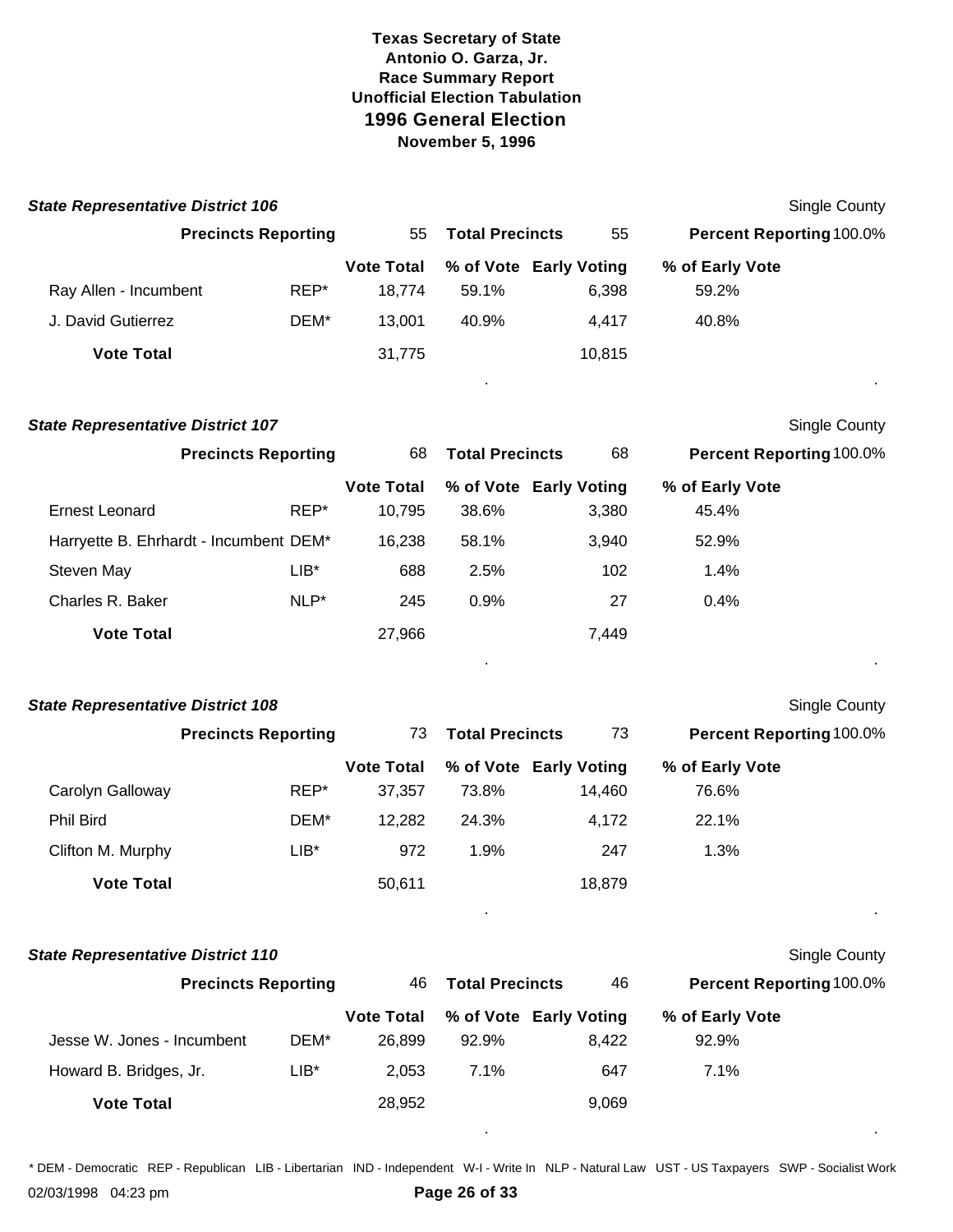| <b>State Representative District 114</b>       |        |                             |                           |                                  |                                 | Single County        |
|------------------------------------------------|--------|-----------------------------|---------------------------|----------------------------------|---------------------------------|----------------------|
| <b>Precincts Reporting</b>                     |        | 73                          | <b>Total Precincts</b>    | 73                               | <b>Percent Reporting 100.0%</b> |                      |
| Will Hartnett - Incumbent                      | REP*   | <b>Vote Total</b><br>31,172 | 88.3%                     | % of Vote Early Voting<br>10,759 | % of Early Vote<br>92.0%        |                      |
| <b>Matthew Trotter</b>                         | $LIB*$ | 4,116                       | 11.7%                     | 941                              | 8.0%                            |                      |
| <b>Vote Total</b>                              |        | 35,288                      |                           | 11,700                           |                                 |                      |
| <b>State Representative District 116</b>       |        |                             |                           |                                  |                                 | <b>Single County</b> |
| <b>Precincts Reporting</b>                     |        | 45                          | <b>Total Precincts</b>    | 45                               | Percent Reporting 100.0%        |                      |
| Donald D. Varella                              | REP*   | <b>Vote Total</b><br>7,598  | 29.8%                     | % of Vote Early Voting<br>3,335  | % of Early Vote<br>34.6%        |                      |
| Leo Alvarado, Jr. - Incumbent                  | DEM*   | 17,858                      | 70.2%                     | 6,316                            | 65.4%                           |                      |
| <b>Vote Total</b>                              |        | 25,456                      |                           | 9,651                            |                                 |                      |
| <b>State Representative District 121</b>       |        |                             |                           |                                  |                                 | <b>Single County</b> |
| <b>Precincts Reporting</b>                     |        | 79                          | <b>Total Precincts</b>    | 79                               | <b>Percent Reporting 100.0%</b> |                      |
| <b>Bill Siebert</b>                            | REP*   | <b>Vote Total</b><br>28,161 | 66.2%                     | % of Vote Early Voting<br>14,449 | % of Early Vote<br>70.0%        |                      |
| <b>Bette Graham White</b><br><b>Vote Total</b> | DEM*   | 14,359<br>42,520            | 33.8%                     | 6,185<br>20,634                  | 30.0%                           |                      |
| <b>State Representative District 125</b>       |        |                             |                           |                                  |                                 | <b>Single County</b> |
| <b>Precincts Reporting</b>                     |        |                             | <b>45 Total Precincts</b> | 45                               | <b>Percent Reporting 100.0%</b> |                      |
| David J. Kirk                                  | REP*   | <b>Vote Total</b><br>11,282 | 38.9%                     | % of Vote Early Voting<br>5,361  | % of Early Vote<br>45.4%        |                      |
| Arthur 'Art' Reyna                             | DEM*   | 17,734                      | 61.1%                     | 6,437                            | 54.6%                           |                      |
| <b>Vote Total</b>                              |        | 29,016                      |                           | 11,798                           |                                 |                      |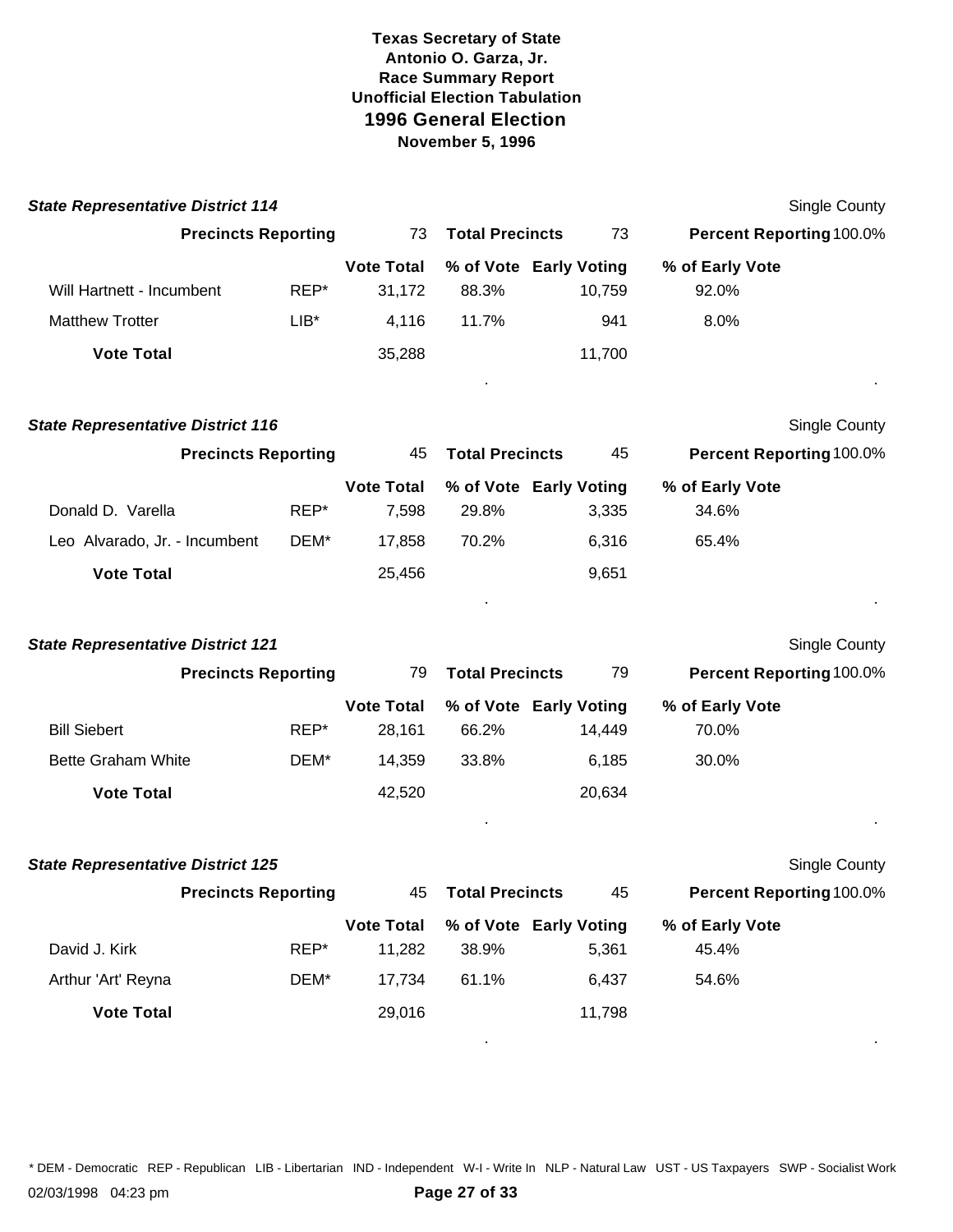| <b>State Representative District 132</b> |        |                             |                        |                                 |                                 | <b>Single County</b> |
|------------------------------------------|--------|-----------------------------|------------------------|---------------------------------|---------------------------------|----------------------|
| <b>Precincts Reporting</b>               |        | 37                          | <b>Total Precincts</b> | 37                              | <b>Percent Reporting 100.0%</b> |                      |
|                                          |        | <b>Vote Total</b>           |                        | % of Vote Early Voting          | % of Early Vote                 |                      |
| Ken Zimmern                              | REP*   | 13,704                      | 36.1%                  | 3,497                           | 43.6%                           |                      |
| Scott Hochberg - Incumbent               | DEM*   | 24,236                      | 63.9%                  | 4,530                           | 56.4%                           |                      |
| <b>Vote Total</b>                        |        | 37,940                      |                        | 8,027                           |                                 |                      |
| <b>State Representative District 136</b> |        |                             |                        |                                 |                                 | <b>Single County</b> |
| <b>Precincts Reporting</b>               |        | 78                          | <b>Total Precincts</b> | 78                              | <b>Percent Reporting 100.0%</b> |                      |
| <b>Beverly Woolley</b>                   | REP*   | <b>Vote Total</b><br>36,203 | 92.4%                  | % of Vote Early Voting<br>9,066 | % of Early Vote<br>95.1%        |                      |
| Gary William Moore                       | $LIB*$ | 2,969                       | 7.6%                   | 467                             | 4.9%                            |                      |
| <b>Vote Total</b>                        |        | 39,172                      |                        | 9,533                           |                                 |                      |
| <b>State Representative District 137</b> |        |                             |                        |                                 |                                 | Single County        |
| <b>Precincts Reporting</b>               |        | 48                          | <b>Total Precincts</b> | 48                              | <b>Percent Reporting 100.0%</b> |                      |
|                                          |        | <b>Vote Total</b>           |                        | % of Vote Early Voting          | % of Early Vote                 |                      |
| Chris LaRue                              | REP*   | 9,736                       | 35.3%                  | 1,991                           | 41.9%                           |                      |
| Debra Danburg - Incumbent                | DEM*   | 17,865                      | 64.7%                  | 2,760                           | 58.1%                           |                      |
| <b>Vote Total</b>                        |        | 27,601                      |                        | 4,751                           |                                 |                      |
| <b>State Representative District 138</b> |        |                             |                        |                                 |                                 | Single County        |
| <b>Precincts Reporting</b><br>65         |        |                             | <b>Total Precincts</b> | 65                              | <b>Percent Reporting 100.0%</b> |                      |
| Dwayne Bohac                             | REP*   | <b>Vote Total</b><br>13,970 | 49.0%                  | % of Vote Early Voting<br>2,579 | % of Early Vote<br>54.1%        |                      |
| Ken Yarbrough - Incumbent                | DEM*   | 14,547                      | 51.0%                  | 2,189                           | 45.9%                           |                      |
| <b>Vote Total</b>                        |        | 28,517                      |                        | 4,768                           |                                 |                      |
|                                          |        |                             |                        |                                 |                                 |                      |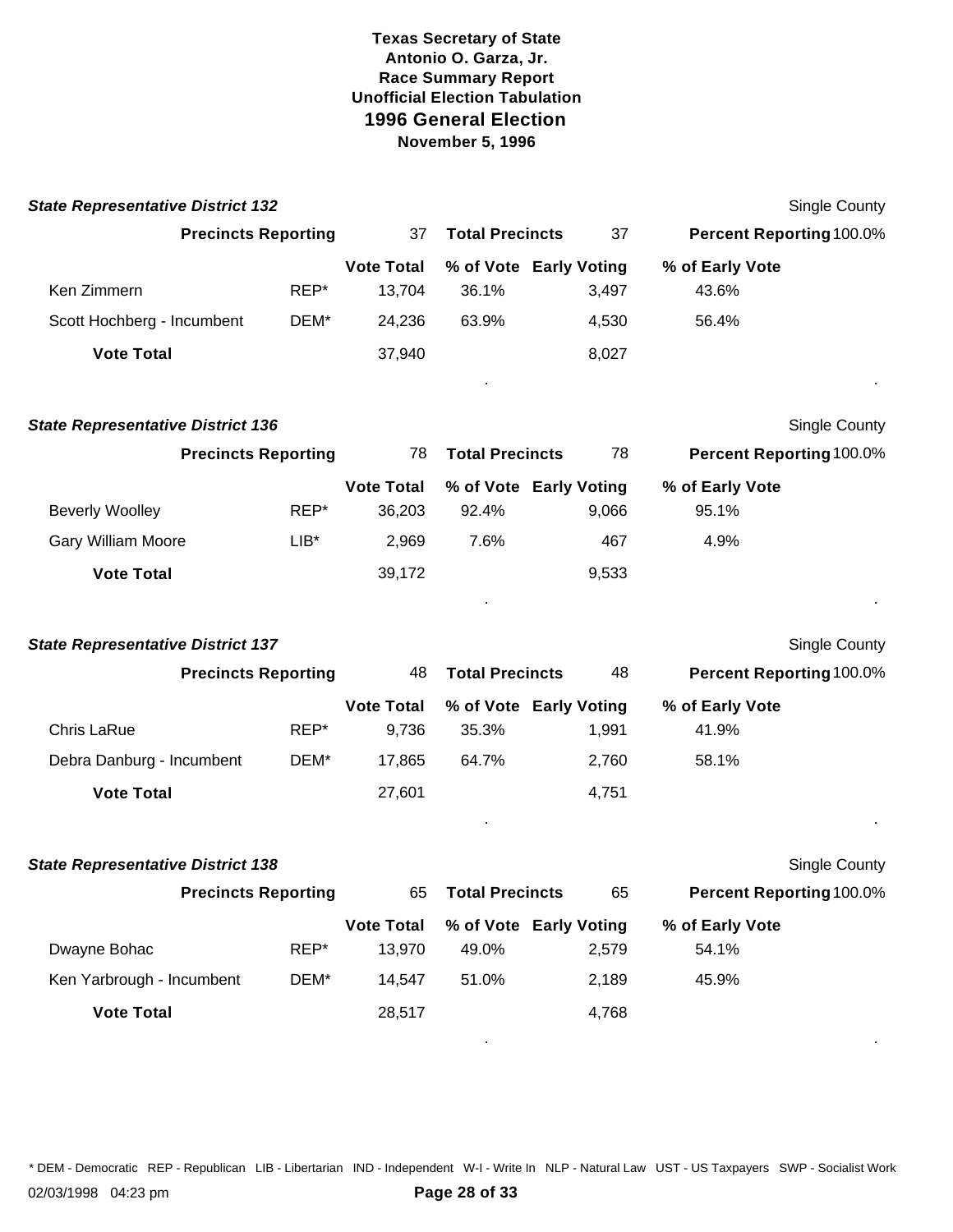| <b>State Representative District 143</b> |        |                             |                        |                                 | <b>Single County</b>     |
|------------------------------------------|--------|-----------------------------|------------------------|---------------------------------|--------------------------|
| <b>Precincts Reporting</b>               |        | 66                          | <b>Total Precincts</b> | 66                              | Percent Reporting 100.0% |
| David McCullough                         | REP*   | <b>Vote Total</b><br>5,310  | 28.4%                  | % of Vote Early Voting<br>1,064 | % of Early Vote<br>39.6% |
| Gerard Torres - Incumbent                | DEM*   | 13,367                      | 71.6%                  | 1,620                           | 60.4%                    |
| <b>Vote Total</b>                        |        | 18,677                      |                        | 2,684                           |                          |
| <b>State Representative District 144</b> |        |                             |                        |                                 | Single County            |
| <b>Precincts Reporting</b>               |        | 39                          | <b>Total Precincts</b> | 39                              | Percent Reporting 100.0% |
| Robert E. Talton - Incumbent             | REP*   | <b>Vote Total</b><br>18,372 | 61.2%                  | % of Vote Early Voting<br>4,693 | % of Early Vote<br>63.5% |
| Brooks T. Harrison                       | DEM*   | 10,858                      | 36.2%                  | 2,564                           | 34.7%                    |
| <b>Clifford Lee Messina</b>              | $LIB*$ | 794                         | 2.6%                   | 139                             | 1.9%                     |
| <b>Vote Total</b>                        |        | 30,024                      |                        | 7,396                           |                          |
| <b>State Representative District 145</b> |        |                             |                        |                                 | <b>Single County</b>     |
| <b>Precincts Reporting</b>               |        | 43                          | <b>Total Precincts</b> | 43                              | Percent Reporting 100.0% |
| Michael Bunch                            | REP*   | <b>Vote Total</b><br>4,600  | 29.1%                  | % of Vote Early Voting<br>815   | % of Early Vote<br>43.3% |
| Diana Davila - Incumbent                 | DEM*   | 11,185                      | 70.9%                  | 1,067                           | 56.7%                    |
| <b>Vote Total</b>                        |        | 15,785                      |                        | 1,882                           |                          |
| <b>State Representative District 146</b> |        |                             |                        |                                 | Single County            |
| <b>Precincts Reporting</b>               |        | 44                          | <b>Total Precincts</b> | 44                              | Percent Reporting 100.0% |
| David Lee Fuson                          | REP*   | <b>Vote Total</b><br>9,189  | 27.0%                  | % of Vote Early Voting<br>1,591 | % of Early Vote<br>29.4% |
| Al Edwards - Incumbent                   | DEM*   | 24,813                      | 73.0%                  | 3,815                           | 70.6%                    |
| <b>Vote Total</b>                        |        | 34,002                      |                        | 5,406                           |                          |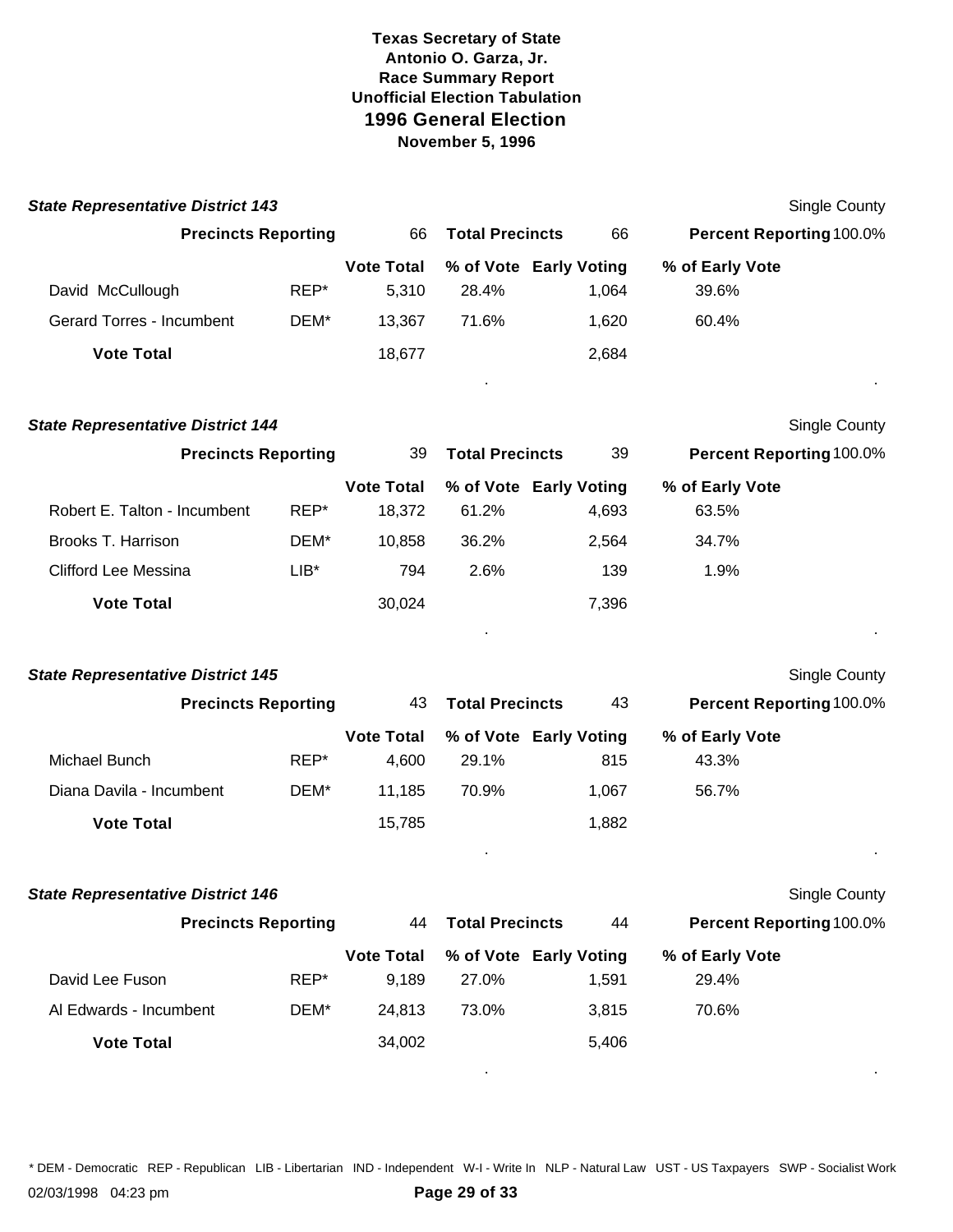| <b>State Representative District 149</b>                       |      |                              |                        |                                   |                                 | Single County |
|----------------------------------------------------------------|------|------------------------------|------------------------|-----------------------------------|---------------------------------|---------------|
| <b>Precincts Reporting</b>                                     |      | 34                           | <b>Total Precincts</b> | 34                                | Percent Reporting 100.0%        |               |
| Talmadge L. Heflin - Incumbent                                 | REP* | <b>Vote Total</b><br>19,117  | 81.6%                  | % of Vote Early Voting<br>4,517   | % of Early Vote<br>88.3%        |               |
| <b>Bob Schneider</b>                                           | NLP* | 4,305                        | 18.4%                  | 600                               | 11.7%                           |               |
| <b>Vote Total</b>                                              |      | 23,422                       |                        | 5,117                             |                                 |               |
| <b>Chief Justice, 1st Court of Appeals - Unexpired Term</b>    |      |                              |                        |                                   |                                 | Multi County  |
| <b>Precincts Reporting</b>                                     |      | 1,719                        | <b>Total Precincts</b> | 1,719                             | Percent Reporting 100.0%        |               |
| Michael 'Mike' Schneider - Incumb REP*                         |      | <b>Vote Total</b><br>627,145 | 58.0%                  | % of Vote Early Voting<br>154,458 | % of Early Vote<br>63.0%        |               |
| Joe Draughn                                                    | DEM* | 454,518                      | 42.0%                  | 90,639                            | 37.0%                           |               |
| <b>Vote Total</b>                                              |      | 1,081,663                    |                        | 245,097                           |                                 |               |
| <b>Chief Justice, 3rd Court of Appeals District</b>            |      |                              |                        |                                   |                                 | Multi County  |
| <b>Precincts Reporting</b>                                     |      | 701                          | <b>Total Precincts</b> | 701                               | <b>Percent Reporting 100.0%</b> |               |
| Skeet Des Champ                                                | REP* | <b>Vote Total</b><br>209,563 | 43.1%                  | % of Vote Early Voting<br>81,589  | % of Early Vote<br>44.5%        |               |
| Jimmy Carroll - Incumbent                                      | DEM* | 276,928                      | 56.9%                  | 101,603                           | 55.5%                           |               |
| <b>Vote Total</b>                                              |      | 486,491                      |                        | 183,192                           |                                 |               |
| Chief Justice, 10th Court of Appeals District - Unexpired Term |      |                              |                        |                                   |                                 | Multi County  |
| <b>Precincts Reporting</b>                                     |      | 500                          | <b>Total Precincts</b> | 500                               | Percent Reporting 100.0%        |               |
| Rex Davis - Incumbent                                          | REP* | <b>Vote Total</b><br>118,437 | 52.8%                  | % of Vote Early Voting<br>33,869  | % of Early Vote<br>54.2%        |               |
| Joe Cannon                                                     | DEM* | 105,989                      | 47.2%                  | 28,607                            | 45.8%                           |               |
| <b>Vote Total</b>                                              |      | 224,426                      |                        | 62,476                            |                                 |               |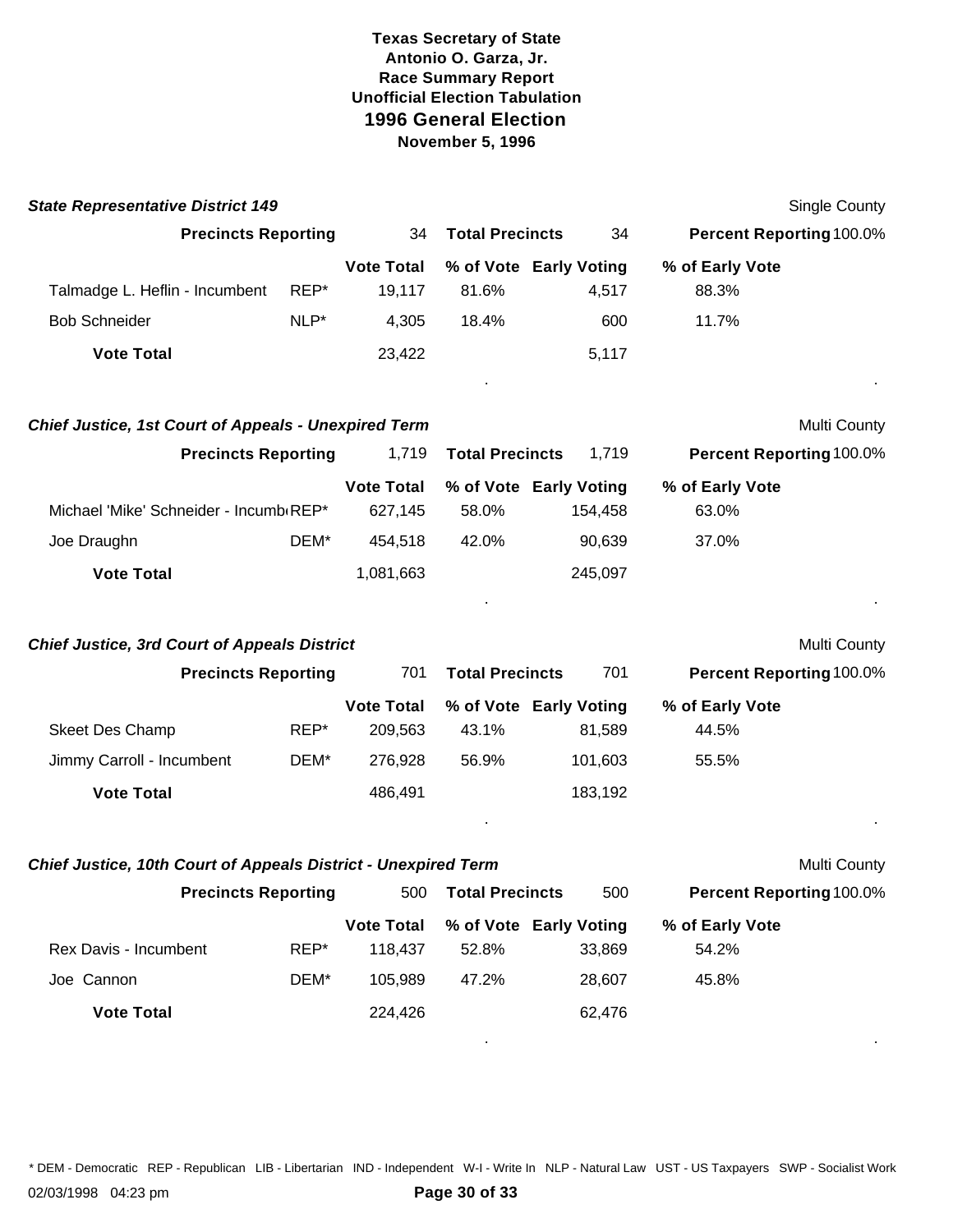| <b>Chief Justice, 14th Court of Appeals District</b> |      |                              |                        |                                   |                                 | Multi County |
|------------------------------------------------------|------|------------------------------|------------------------|-----------------------------------|---------------------------------|--------------|
| <b>Precincts Reporting</b>                           |      | 1,719                        | <b>Total Precincts</b> | 1,719                             | Percent Reporting 100.0%        |              |
| Paul C. Murphy - Incumbent                           | REP* | <b>Vote Total</b><br>574,978 | 53.1%                  | % of Vote Early Voting<br>146,330 | % of Early Vote<br>60.5%        |              |
| Cynthia Owens                                        | DEM* | 507,470                      | 46.9%                  | 95,625                            | 39.5%                           |              |
| <b>Vote Total</b>                                    |      | 1,082,448                    |                        | 241,955                           |                                 |              |
| Justice, 1st Court of Appeals District, Place 1      |      |                              |                        |                                   |                                 | Multi County |
| <b>Precincts Reporting</b>                           |      | 1,719                        | <b>Total Precincts</b> | 1,719                             | <b>Percent Reporting 100.0%</b> |              |
| Sam Nuchia                                           | REP* | <b>Vote Total</b><br>616,612 | 55.4%                  | % of Vote Early Voting<br>152,746 | % of Early Vote<br>61.7%        |              |
| George Ellis                                         | DEM* | 496,853                      | 44.6%                  | 94,965                            | 38.3%                           |              |
| <b>Vote Total</b>                                    |      | 1,113,465                    |                        | 247,711                           |                                 |              |
| Justice, 1st Court of Appeals District, Place 2      |      |                              |                        |                                   |                                 | Multi County |
| <b>Precincts Reporting</b>                           |      | 1,719                        | <b>Total Precincts</b> | 1,719                             | <b>Percent Reporting 100.0%</b> |              |
| Jim Gieseke                                          | REP* | <b>Vote Total</b><br>534,486 | 49.5%                  | % of Vote Early Voting<br>136,197 | % of Early Vote<br>56.2%        |              |
| Margaret G. Mirabal - Incumbent DEM*                 |      | 545,936                      | 50.5%                  | 106,064                           | 43.8%                           |              |
| <b>Vote Total</b>                                    |      | 1,080,422                    |                        | 242,261                           |                                 |              |
| Justice, 2nd Court of Appeals, Place 7               |      |                              |                        |                                   |                                 | Multi County |
| <b>Precincts Reporting</b>                           |      | 843                          | <b>Total Precincts</b> | 843                               | <b>Percent Reporting 100.0%</b> |              |
| Terrie Livingston - Incumbent                        | REP* | <b>Vote Total</b><br>341,205 | 57.9%                  | % of Vote Early Voting<br>120,953 | % of Early Vote<br>56.9%        |              |
| <b>Dick Price</b>                                    | DEM* | 247,765                      | 42.1%                  | 91,786                            | 43.1%                           |              |
| <b>Vote Total</b>                                    |      | 588,970                      |                        | 212,739                           |                                 |              |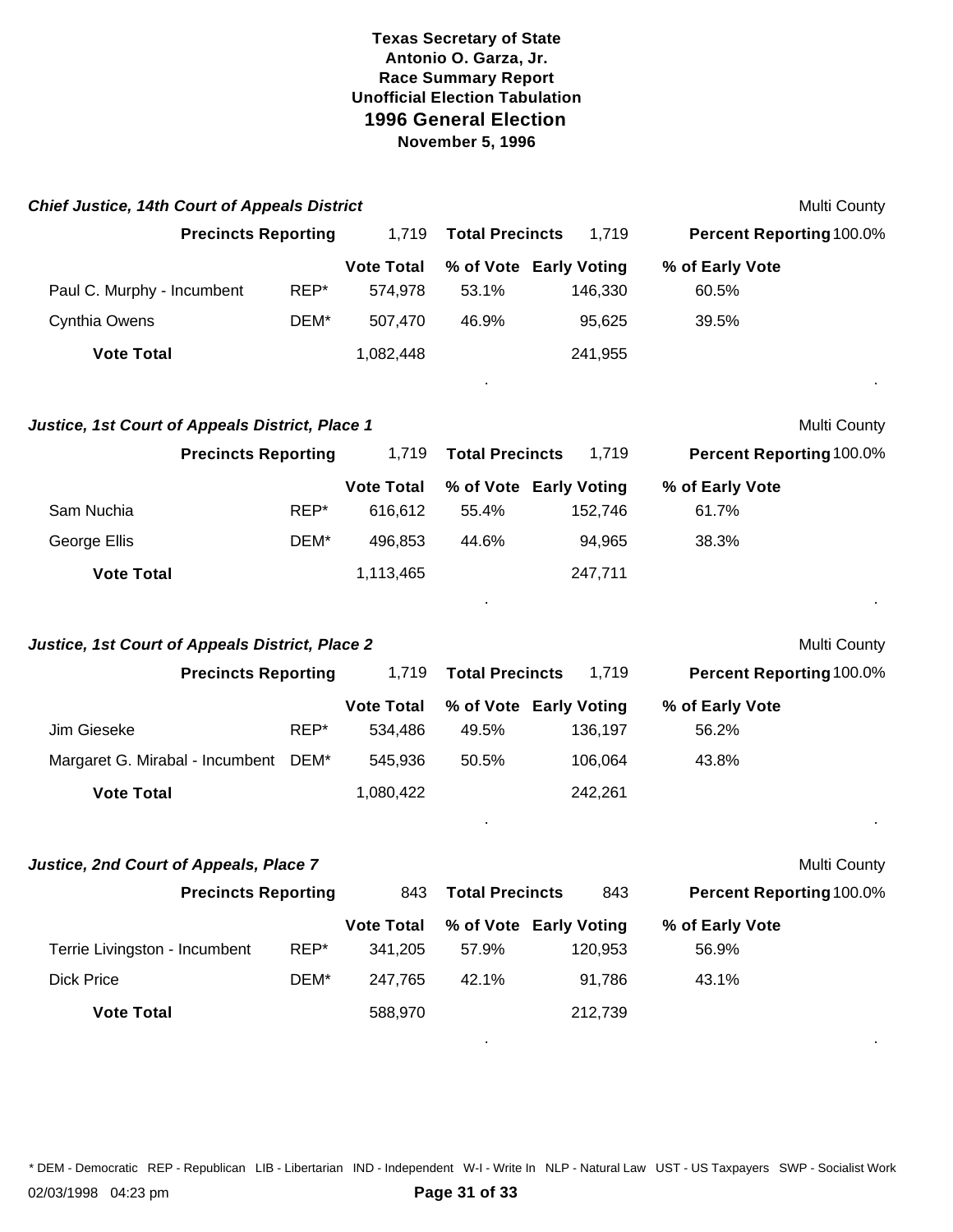| Justice, 5th Court of Appeals District, Place 6 - Unexpired Term |      |                              |                                 |         |                          | Multi County |
|------------------------------------------------------------------|------|------------------------------|---------------------------------|---------|--------------------------|--------------|
| <b>Precincts Reporting</b>                                       |      | 1,277                        | <b>Total Precincts</b>          | 1,277   | Percent Reporting 100.0% |              |
|                                                                  |      | <b>Vote Total</b>            | % of Vote Early Voting          |         | % of Early Vote          |              |
| Jim Moseley - Incumbent                                          | REP* | 410,542                      | 57.7%                           | 139,803 | 59.6%                    |              |
| <b>Charles McGarry</b>                                           | DEM* | 301,216                      | 42.3%                           | 94,950  | 40.4%                    |              |
| <b>Vote Total</b>                                                |      | 711,758                      |                                 | 234,753 |                          |              |
| Justice, 6th Court of Appeals District, - Unexpired Term         |      |                              |                                 |         |                          | Multi County |
| <b>Precincts Reporting</b>                                       |      | 426                          | <b>Total Precincts</b>          | 426     | Percent Reporting 100.0% |              |
| Larry Starr                                                      | REP* | <b>Vote Total</b><br>104,050 | % of Vote Early Voting<br>48.6% | 33,780  | % of Early Vote<br>50.1% |              |
| Donald R. Ross                                                   | DEM* | 110,123                      | 51.4%                           | 33,677  | 49.9%                    |              |
| <b>Vote Total</b>                                                |      | 214,173                      |                                 | 67,457  |                          |              |
| <b>Justice, 11th Court of Appeals District</b>                   |      |                              |                                 |         |                          | Multi County |
| <b>Precincts Reporting</b>                                       |      | 316                          | <b>Total Precincts</b>          | 316     | Percent Reporting 100.0% |              |
| Jim R. Wright - Incumbent                                        | REP* | <b>Vote Total</b><br>85,326  | % of Vote Early Voting<br>82.3% | 29,699  | % of Early Vote<br>84.0% |              |
| Martin L. Peterson                                               | IND* | 18,321                       | 17.7%                           | 5,674   | 16.0%                    |              |
| <b>Vote Total</b>                                                |      | 103,647                      |                                 | 35,373  |                          |              |
| <b>Justice, 13th Court of Appeals District</b>                   |      |                              |                                 |         |                          | Multi County |
| <b>Precincts Reporting</b>                                       |      | 607                          | <b>Total Precincts</b>          | 607     | Percent Reporting 100.0% |              |
|                                                                  |      | <b>Vote Total</b>            | % of Vote Early Voting          |         | % of Early Vote          |              |
| Robert Kern                                                      | REP* | 130,122                      | 39.7%                           | 47,702  | 43.4%                    |              |
| J. Bonner Dorsey - Incumbent                                     | DEM* | 197,923                      | 60.3%                           | 62,287  | 56.6%                    |              |
| <b>Vote Total</b>                                                |      | 328,045                      |                                 | 109,989 |                          |              |